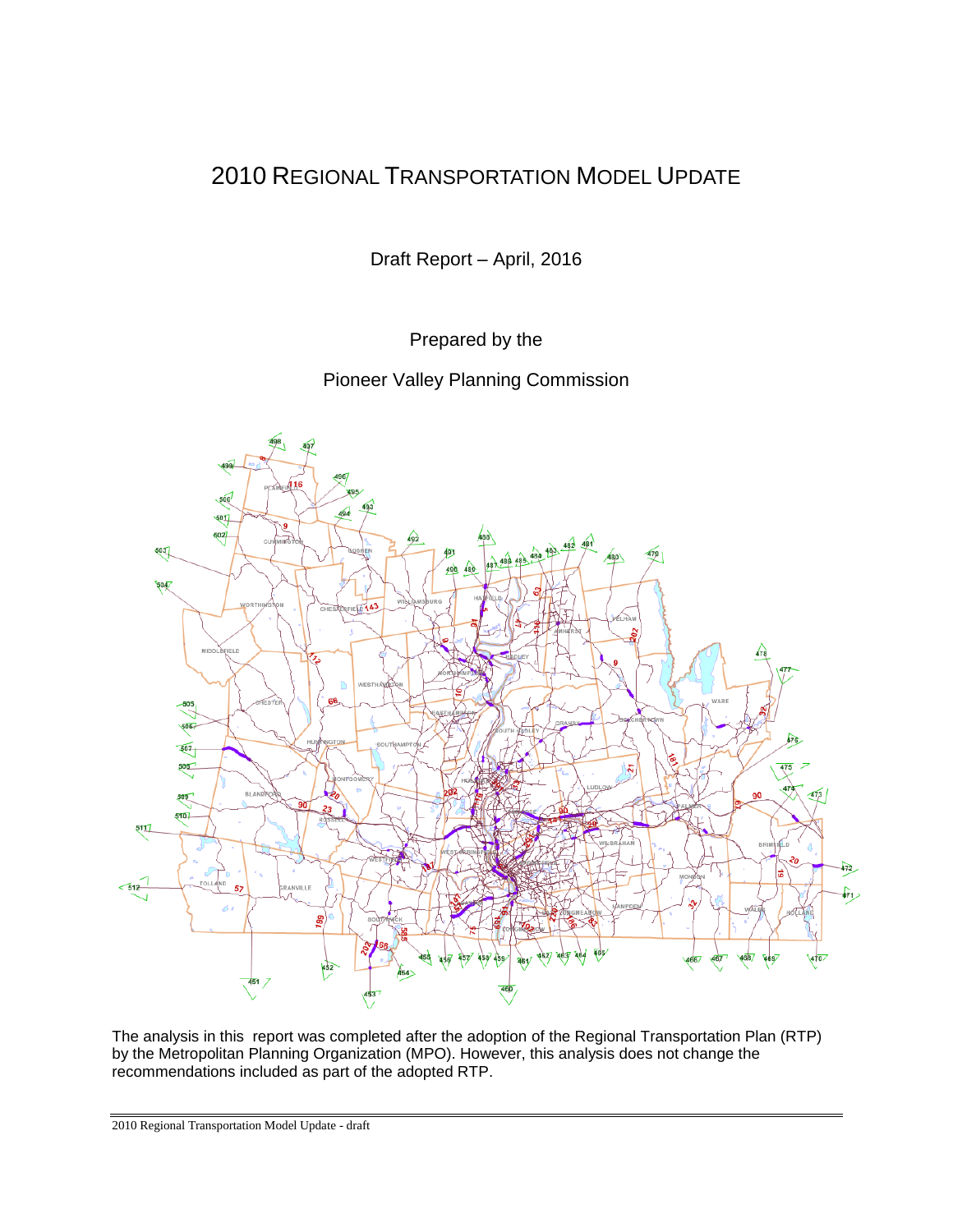|                    | 2010 REGIONAL TRANSPORTATION MODEL UPDATE                       | 1 |  |  |  |
|--------------------|-----------------------------------------------------------------|---|--|--|--|
| $A_{\cdot}$        | Introduction 11                                                 |   |  |  |  |
|                    | 1.<br>2.<br>$\mathcal{F}_{\mathcal{L}}$<br>4.<br>5 <sub>1</sub> |   |  |  |  |
| $\boldsymbol{B}$ . |                                                                 |   |  |  |  |
|                    | $\mathbf{1}$ .<br>2.<br>3.<br>$\overline{4}$ .                  |   |  |  |  |
| $\mathcal{C}$      |                                                                 |   |  |  |  |
|                    | $\mathbf{1}$ .<br>2.                                            |   |  |  |  |

## **TABLE OF CONTENTS**

## **Index of Tables**

|--|--|--|--|

# **Index of Figures**

| FIGURE 5 - ESTIMATED AVERAGE DAILY TRAFFIC FLOW ON INTERSTATE 91 (CONTINUED)14       |  |
|--------------------------------------------------------------------------------------|--|
|                                                                                      |  |
|                                                                                      |  |
|                                                                                      |  |
|                                                                                      |  |
|                                                                                      |  |
| FIGURE 11 - ESTIMATED AVERAGE DAILY TRAFFIC FLOW ON ROUTE 20 (WESTERN REGION)21      |  |
| FIGURE 12 - ESTIMATED AVERAGE DAILY TRAFFIC FLOW ON ROUTE 20 (EASTERN REGION)22      |  |
| FIGURE 13 – ESTIMATED AVERAGE DAILY TRAFFIC FLOW ON ROUTE 202 (NORTHERN REGION) 23   |  |
| FIGURE 14 – ESTIMATED AVERAGE DAILY TRAFFIC FLOW ON ROUTE 10/202 (SOUTHERN REGION)24 |  |
|                                                                                      |  |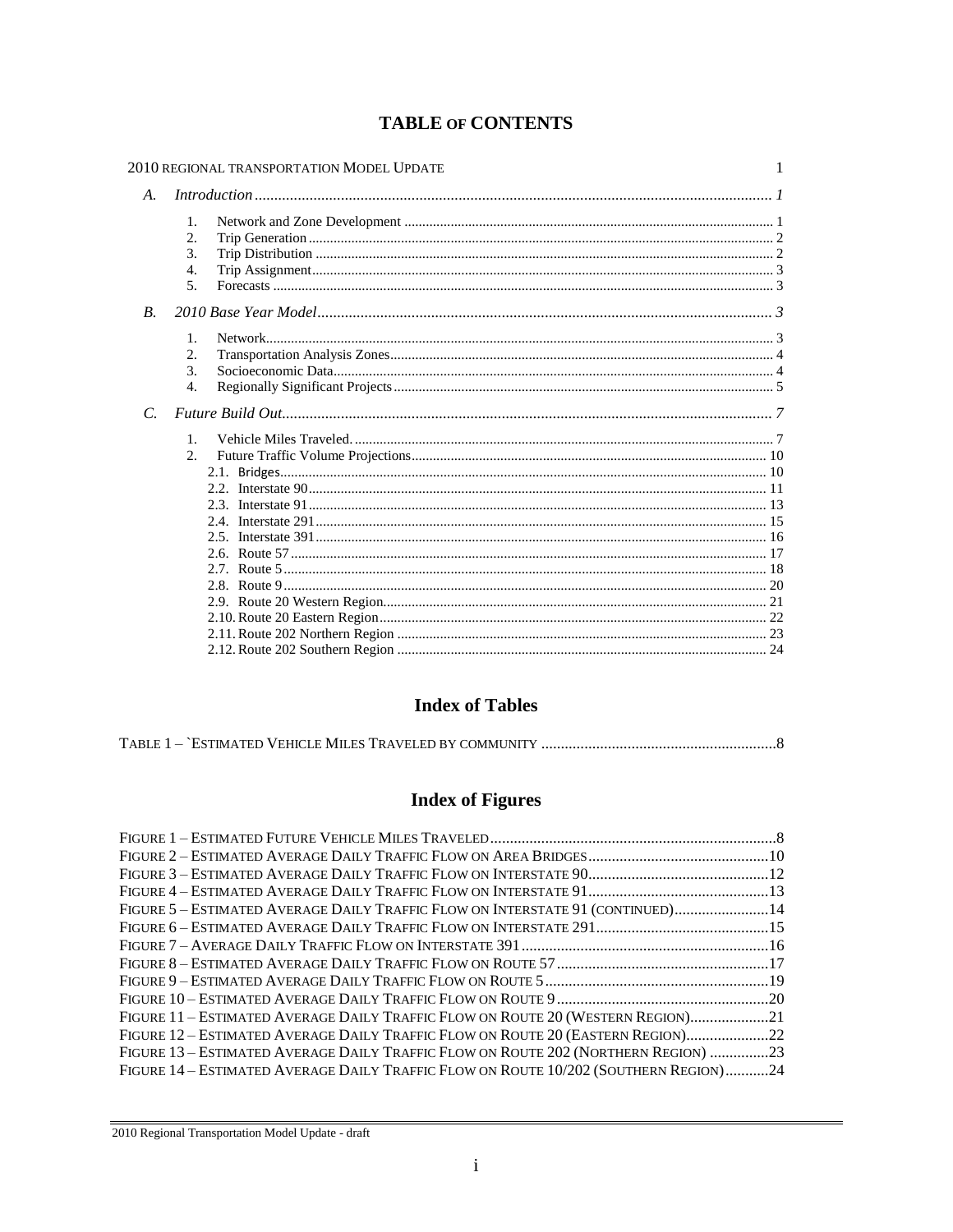## **2010 REGIONAL TRANSPORTATION DEMAND MODEL UPDATE**

## **A. INTRODUCTION**

Travel demand forecasting is a major step in the transportation planning process. By simulating the current roadway conditions and the travel demand on those roadways, deficiencies in the system are identified. This is an important tool in planning future network enhancements and analyzing currently proposed projects.

Travel demand models are developed to simulate actual travel patterns and existing demand conditions. Networks are constructed using current roadway inventory files containing data for each roadway within the network. Travel demand is generated using socioeconomic data such as household size, automobile availability and employment data. Once the existing conditions are evaluated and adjusted to satisfactorily replicate actual travel patterns and vehicle roadway volumes, the model inputs are then altered to project future year conditions.

There are four basic steps in the traditional travel demand forecasting process: trip generation, trip distribution, modal choice, and trip assignment. There is also a preliminary step of network and zone development and a subsequent step of forecasting future conditions. The Pioneer Valley Planning Commission (PVPC) uses the TransCAD software to perform a 3-step process for forecasting near and future conditions including trip generation, trip distribution and trip assignment.

## **1. Network and Zone Development**

## 1.1 Highway Network

The preliminary step in the development of a travel demand model is identifying the network and dividing the area into workable units. The highway network is composed of nodes and lines. Nodes represent intersections or centroids. Centroids are used to identify the center of activity within a zone and connect the zone to the highway network. Lines represent roadway segments or centroid connectors. Centroid connectors represent the path from a centroid to the highway network and typically represent the local roads and private driveways within the centroid. General information required for network developments include system length, demand, service conditions and connections to zones.

## 1.2 Transportation Analysis Zones

A Transportation Analysis Zone (TAZ) is the basic geographic unit representing tabulated data of individual households and business establishments aggregated for a region. The activity center of a zones is represented by a centroid. The centroid is not necessarily the geographic center of a zone, but rather the point that best represents the average trip time in and out of a zone. A centroid connector links the zone with the roadway network. It often represents local streets that carry traffic out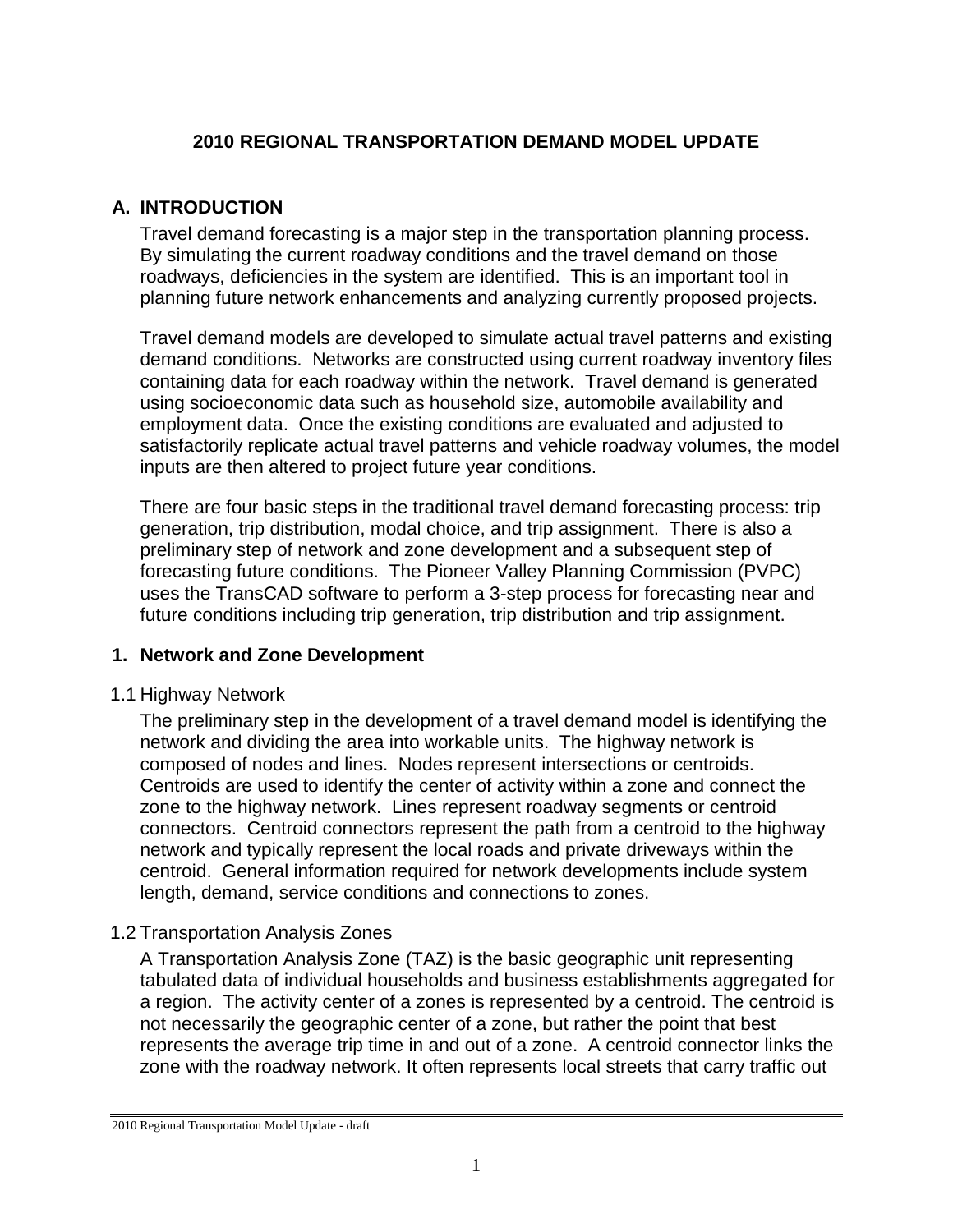of or into a zone. Centroid connectors generally connect to adjacent collector or arterial roads.

# **2. Trip Generation**

Trip generation is the first step in the modeling process. The goal of which is to identify the number of person trips that are made to and from traffic analysis areas (TAZ's). Trip generation analysis estimates the number of trips that are produced by each zone and the number of trips attracted to each zone for each of the six trip purposes:

- 1) Home-Based Work (includes work-related) (HBW)
- 2) Home-Based Personal Business (includes shopping) (HBPB)
- 3) Home-Based Social and Recreational (HBSR)
- 4) Home-Based Pick-Up and Drop-Off (HBPD)
- 5) Non-Home-Based Work (NHBW), and
- 6) Non-Home-Based Other (NHBO)

Households generally produce trips, while employment and other activity centers generally attract trips. Estimates of household based trips are affected by socioeconomic factors, such as auto ownership, and household size. Employment based trips depend on employment type (Basic/Retail/Service) and size. The trip generation model uses forecasted demographic and employment data associated with a zone to calculate person trips. Subsequently, total trips attracted are balanced to match the total trips produced to reconcile inconsistencies between them.

# **3. Trip Distribution**

Trip distribution determines the destination of the vehicle trips produced in each zone and how they are divided among all the other zones in the area. A relationship is developed between the number of trips produced by and attracted to zones and the accessibility of zones to other zones in terms of time and distance.

A basic trip distribution model is the gravity distribution model. In the gravity model, trips between zones are calculated based on the origin zone size; possible destinations size; as well as distance to neighboring zones. A friction factor is used in the gravity model to relate travel time to zone attractiveness. Travel time between two zones is based on the travel route selected and the speed on each road along the travel route. The following points list assumptions and inputs of the gravity model:

- Zone size is measured in terms of total population and total employment.
- Distance is measured in terms of travel time.
- A computerized assignment program designed to find the absolute shortest route between each pair of zones selects the travel route.

<sup>2010</sup> Regional Transportation Model Update - draft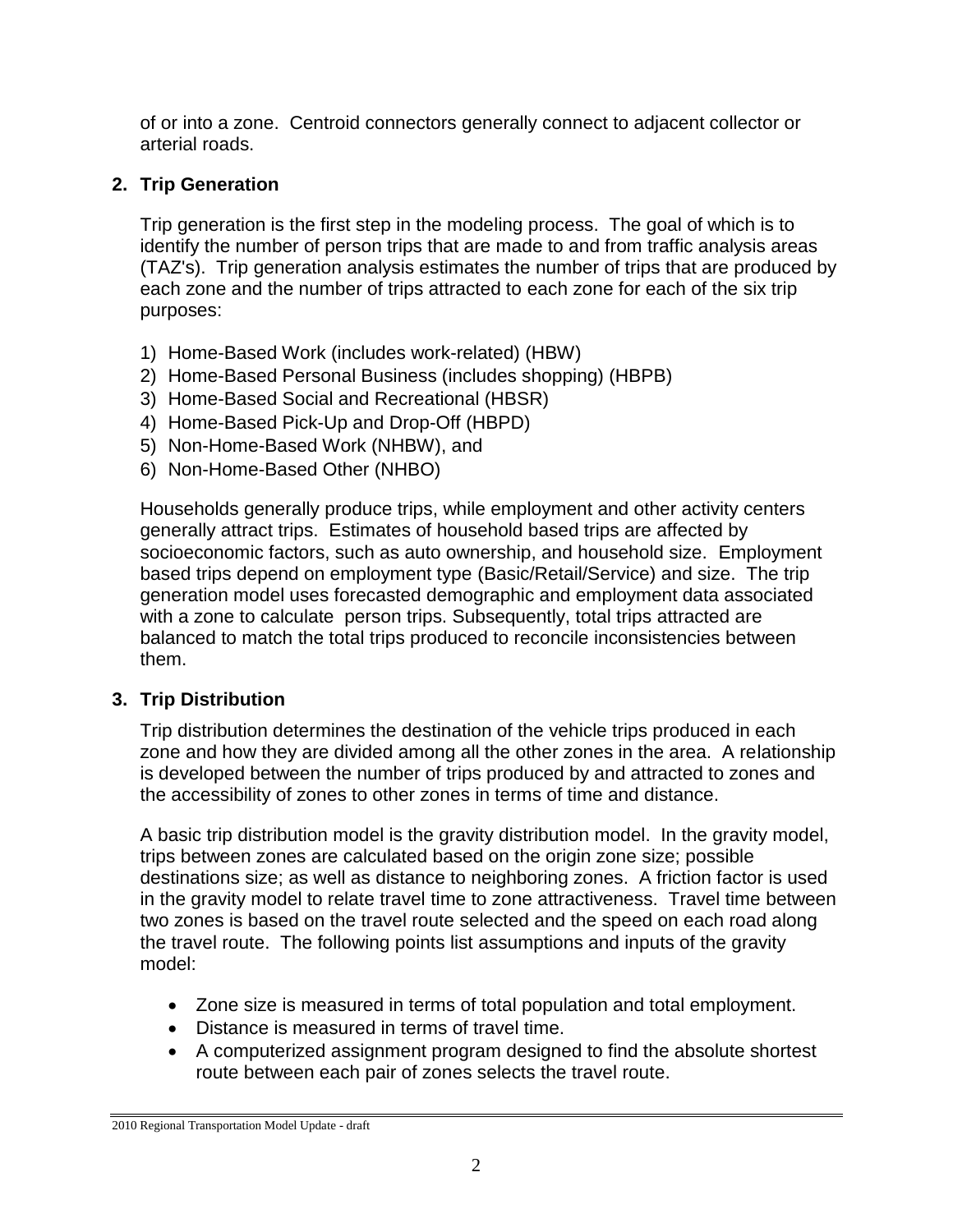## **4. Trip Assignment**

Trip assignment is used to estimate the flow of traffic on a network. The trip assignment model takes as input a matrix of flows that indicate the volume of traffic between origin and destination pairs. The flows for each origin and destination pair are loaded on the network based upon the travel time or impedance of the alternative paths that could carry this traffic.

## **5. Forecasts**

The preparation of a future year socioeconomic database is the last step in the travel demand forecast process. Forecasts of population and socioeconomic data as well as the attributes affecting travel are used to determine the number of trips that will be made in the future. The basic future year forecasts include total regional population, total number of households, and total number of jobs. The forecasted values are then divided by community in a region and subsequently divided into the various Transportation Analysis Zones. The zone-level estimates that forecasts provide are direct inputs in the travel demand forecasting model. Once travel demand is known and deficiencies identified, alternative transportation systems may be developed.

## **B. 2010 BASE YEAR MODEL**

The regional travel demand model is made up of three major components: a roadway network, transportation analysis zones, and socioeconomic data. Each of these components add a critical contribution to the development of a working transportation simulation model. The 2010 base year model used 2010 socioeconomic data in a Quick Response trip generation model to calculate the home-based trips productions per housing unit as well as the non home-based trips production per retail/non-retail employee, and household. The 2011-MTS survey data was used by the CTPS staff to estimate trip rates by area type. Standard vehicle occupancy rates. were used to convert personal trips into vehicle trips before conducting the trip assignment process. This model was updated according to guidance of the MassDOT planning staff to a 2010 Base Year Model using information from the 2010 Census as part of the Federal Fiscal Year 2015 Unified Planning Work Program for the Pioneer Valley MPO.

## **1. Network**

A roadway network represents the regional transportation system in the regional travel demand model. A highway network was developed based on the federal functional classification of roadways. All roadways in the region classified as interstate, principal arterial and collector were included in this highway network. Local roads carrying minimal through traffic were represented only as centroid connectors to areas of traffic activity in a TAZ.

The characteristics of a roadway were coded as attributes and tabulated in a regional database for each line representing the roadway. Generally, speed and capacity attributes were based on the functional classification of a roadway and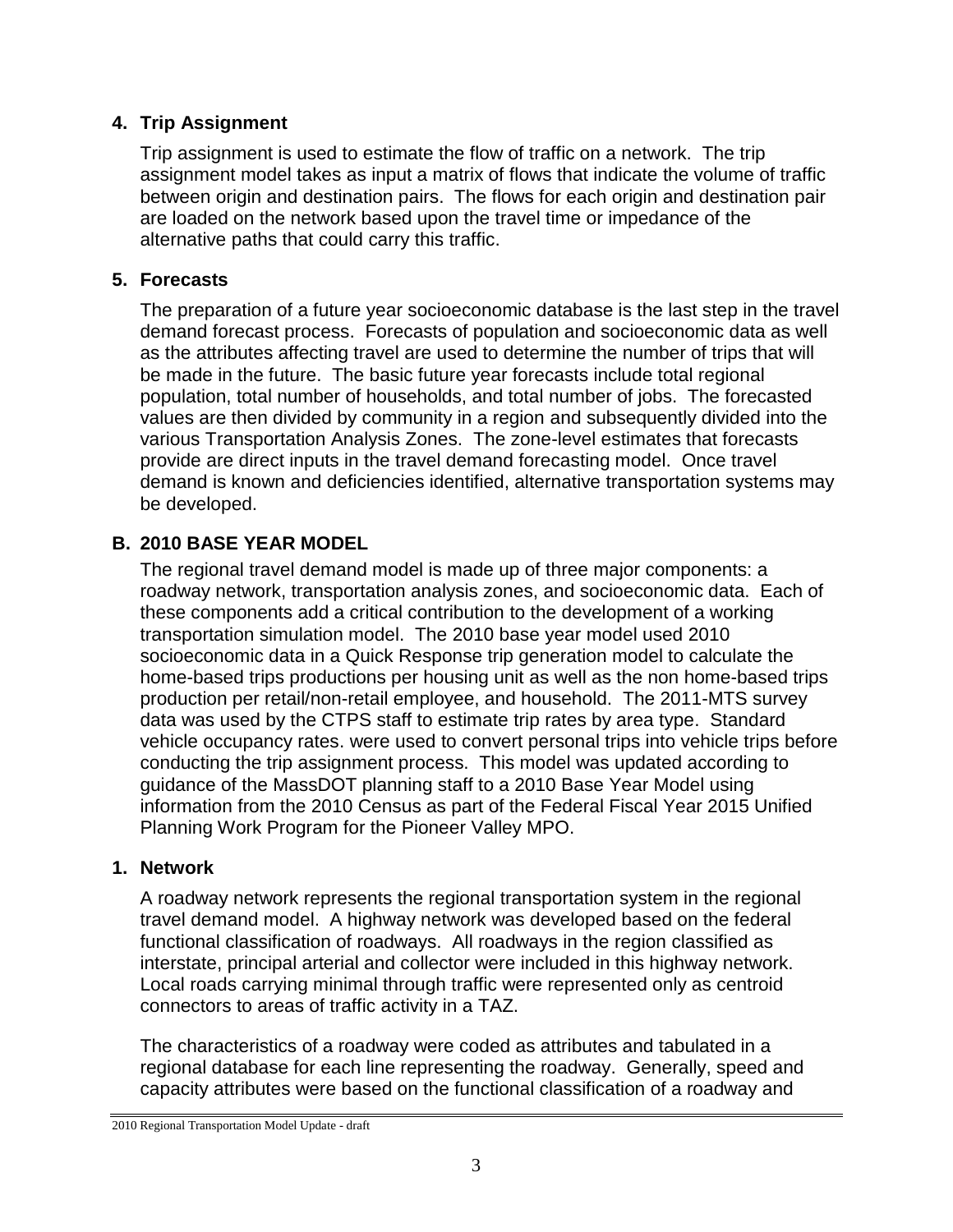determined from the state roadway inventory files for the region. Adjustments were made to these attributes based on field observations, examination of aerial photographs, and review of regional and local traffic studies. Adjustments to these inputs were also made to better replicate regional travel activity in the model simulation. Out of the 45,719 roadway links in the Pioneer Valley regional network, a third (15,507) are included in the model. Local roadway links with a functional classification of zero are excluded from the model.

## **2. Transportation Analysis Zones**

Transportation Analysis Zones are geographic divisions of a region into analysis units that allow linking tabulated data to a physical location serviced by the roadway network. Attributes of a TAZ include socioeconomic data which would impact the generation of trips in a zone either by spurring the production of trips or the attraction of trips to that zone. The current TAZ's size and location is based on the 2010 Census because it is the most comprehensive, current, and readily available source of socioeconomic and demographic information. The Pioneer Valley area is divided by the census into units of geographic areas called blocks containing the socioeconomic and demographic information and aggregated into block groups. The 2010 TAZ's geographic boundaries match the 2010 census block group boundaries for the most part except for certain urban areas warranting further detail due to a concentration of activity. On the other hand, two block groups were aggregated in a rural area with minimal activity. The Pioneer Valley region 2010 base year model has 462 internal zones, and 62 external zones that represent external stations.

## **3. Socioeconomic Data**

Basic socioeconomic data for the 2010 base year model came from the 2010 Census at the block level. Detailed socioeconomic data was obtained from the American Community Survey (ACS) 2009-2013 five year estimates at the tract level. The socio economic data included the following list of variables: population, number of households, population in households, population in group quarters, auto availability, income, and number of workers.

The employment data was obtained from the department of labor for each of the communities in the region. The total number of workers in each community was then distributed into the various zones in that community according to their ratios in the ACS survey. After breaking down of the number of jobs by job types they were aggregated into three categories: Basic, Retail, and Service.

To build the 2010 Census block / TAZ and 2010 Census tract / TAZ lookup tables used to generate the demographic tables, the following steps were performed by the MassDOT planning staff:

 The original TAZ shapefile based on the 2000 Census geographies was overlayed with 2010 Census block polygon features from the 2012 TIGER base map (ArcGIS identity tool). The quality of the 2012 TIGER is much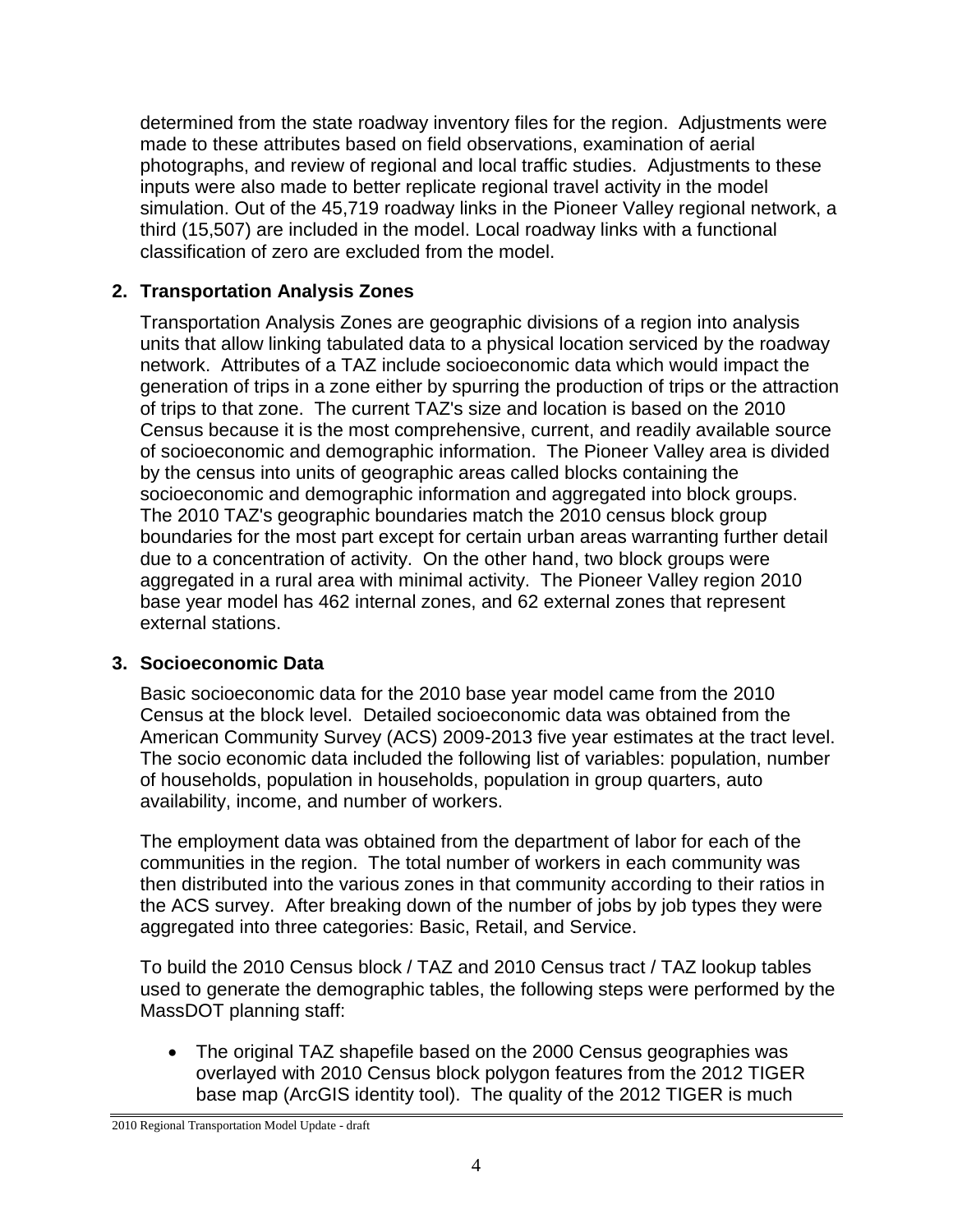better than that of earlier generations, and the features align quite well with those of other datasets in our spatial database as well as with aerial imagery.

- The resulting polygon attributes were edited to ensure that TAZs nest completely within a single town (except zone 10, which includes all of Middlefield and Worthington).
- Attributes were edited to ensure that 2010 Census blocks are not split among multiple TAZs. There is one exception to the no splits rule for Springfield tract 800900, block 1000 which is split between zones 245 and 246. For this block "Google Street View" was used to count the housing units in the zone 245 portion in order to estimate a factor for splitting the block data between the two zones.
- The resulting block / TAZ lookup table were used to estimate total population, household population and group quarters population by TAZ from 2010 Census Summary File 1 block level statistics. This block / TAZ lookup was also used to generate the various factors in the 2010 Census tract / TAZ lookup table.
- The tract / TAZ lookup table was used to generate the tables of household statistics (vehicles, workers, income) from the 2010 American Community Survey 5-year Summary File. Tract statistics were used to generate these tables due to high margins of error among block group estimates. The ACS household statistics were adjusted at the tract level to match 2010 Census total households before applying the tract / TAZ factors to generate the TAZ summaries.
- The employment data was extracted from the AASHTO Census Transportation Planning Products (CTPP) web query tool. This data is published at the tract level as well, and was allocated to TAZ based on the percentage of the land area of a tract that is contained in each of one or more TAZs. The CTPP employment estimates (collected between 2006 and 2010) were then adjusted so that town totals match the ES-202 totals published by the Massachusetts Executive Office of Labor and Workforce Development.

## **4. Regionally Significant Projects**

Only "regionally significant" projects are required to be included in travel demand modeling efforts. The final federal conformity regulations define regionally significant as follows:

**Regionally significant:** a transportation project (other than an exempt project) that is on a facility which serves regional transportation needs (such as access to and from the area outside of the region, major activity centers in the region, major planned developments such as new retail malls, sport complexes, etc., or transportation terminals as well as most terminals themselves) and would be included in the modeling of a metropolitan area's transportation network, including at a minimum all principal arterial highways and all fixed guideway transit facilities that offer an alternative to regional highway travel.

<sup>2010</sup> Regional Transportation Model Update - draft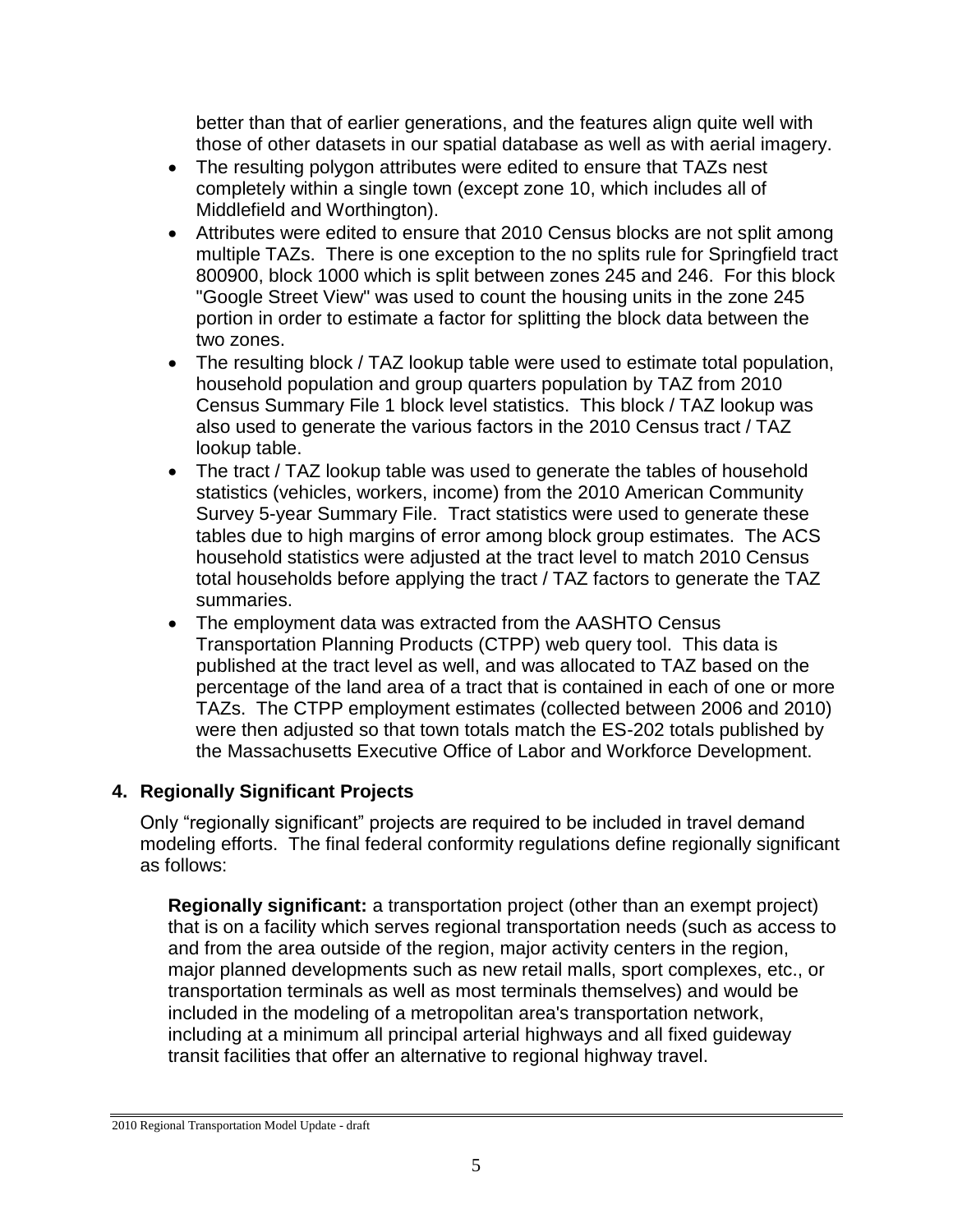"Non-Exempt" projects add capacity to the existing transportation system and must be included as part of the air quality conformity determination for the RTP. Examples of "Non-Exempt" projects include those defined as regionally significant in addition to projects expected to widen roadways for the purpose of providing additional travel lanes.

Projects considered regionally significant were included as part of the 2010 Baseline model network and subsequent future model networks based on the project's expected construction date. These projects include non exempt system expansion projects that were financially constrained.

The 2010 base year roadway network includes all regionally significant TIP projects that were already included in the 2000 Baseline model network as well as projects that were completed by the end of 2010. Those projects include the following:

- Hadley: Widening Route 9 from two lanes to four lanes from West Street to Coolidge Bridge.
- Hadley/Northampton: Rehabilitation of the Coolidge Bridge with lane addition and widening from three lanes to four lanes.
- Springfield: Reverse the direction of four existing I-91 ramps.
- Westfield: Route 10/202 Great River Bridge two bridges acting as one-way pairs.
- Holyoke: Commercial Street extension project from the I-391 ramp to Appleton Street.
- Chester: Maple Street Bridge one way northbound, connecting Route 20 to Main Street.

The 2020 model network includes the following regionally significant projects:

- Wilbraham: Boston Road reconstruction. Currently one lane in each direction, will become two lanes in each direction. Project starts at the Springfield City Line and continues east to Stony Hill Road (0.28 miles), but does not include Stony Hill Road. Expected in 2016.
- Through the region: New Commuter Rail Service from Hartford, CT to Greenfield, MA. (Currently not modeled)
- Hadley: Route 9 Phase 1 Widens Route 9 from one lane to two lanes in each direction. Project starts west of Middle Street and continues until East Street. Expected in 2020.

The 2030 model network includes the following regionally significant projects:

 Hadley: Route 9 Phase 2 - Widens Route 9 from one lane to two lanes in each direction. Starts at East Street and continues to the Lowe's driveway. Expected in 2023

<sup>2010</sup> Regional Transportation Model Update - draft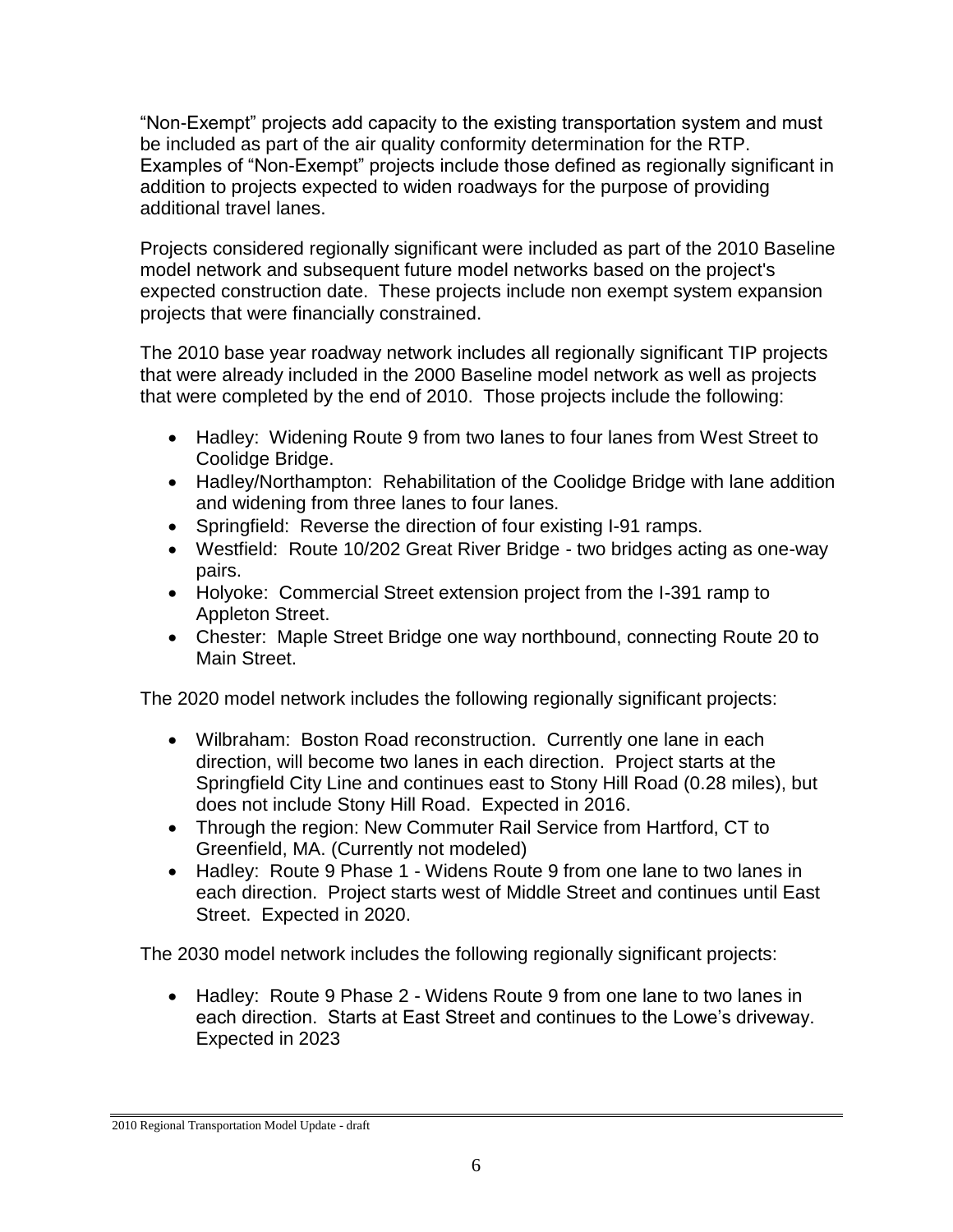Hadley: Route 9 Phase 3 - Widens Route 9 from one lane to two lanes in each direction. Project starts east of the Lowe's driveway and continues to the Home Depot driveway. Expected in 2026.

## **C. FUTURE BUILD OUT**

Future Build Out Years of the Regional Travel Demand Model were projected consecutively in ten year increments from the Base Year 2010 to cover the 30 year span of the long range transportation plan. Therefore, build out years were selected for 2020, 2030, and 2040. Each build out year uses projected land use socio economic data based on anticipated growth in population, households, and employment as inputs for the build out model. The roadway network was modified to reflect any regionally significant projects that are planned to be completed by that specific build out year. The regional travel demand model was rerun for each of these build out years using the appropriate inputs to estimate the Average Daily Traffic Flow on the regional roadway network and from there calculate the Average Daily Vehicle Miles Traveled (VMT) by multiplying link flow by link length.

## **1. Vehicle Miles Traveled**

Total Vehicle Miles Traveled (VMT) were estimated for model years 2010, 2020, 2030, and 2040 based on Census 2010 data. The total estimated VMT in base year 2010 model was 13,726,171 (Figure 1). Total VMT was projected to increase over the next thirty years with growth rates slowing down with time. Annual compound growth rates between model projection years were as follows: 0.29% per year from 2010 to 2020, 0.26% per year from 2020 to 2030, and 0.13% per year from 2030 to 2040.

These estimates were derived from the results of model build out years using updated socio economic land use data provided by the Central Transportation Planning Staff (CTPS) for the Pioneer Valley Region. The results in this section came from the new PVPC Regional Travel Model developed in 2015 in collaboration with CTPS and MassDOT. Earlier estimates of regional VMT for 2010 and future build out year projections were furnished by MassDOT and derived from the Statewide Travel Model. The PVPC Regional Travel Demand Model uses different assumptions and data inputs than the Statewide Travel Demand Model. Therefore, it is expected that the output results would be different as well.

<sup>2010</sup> Regional Transportation Model Update - draft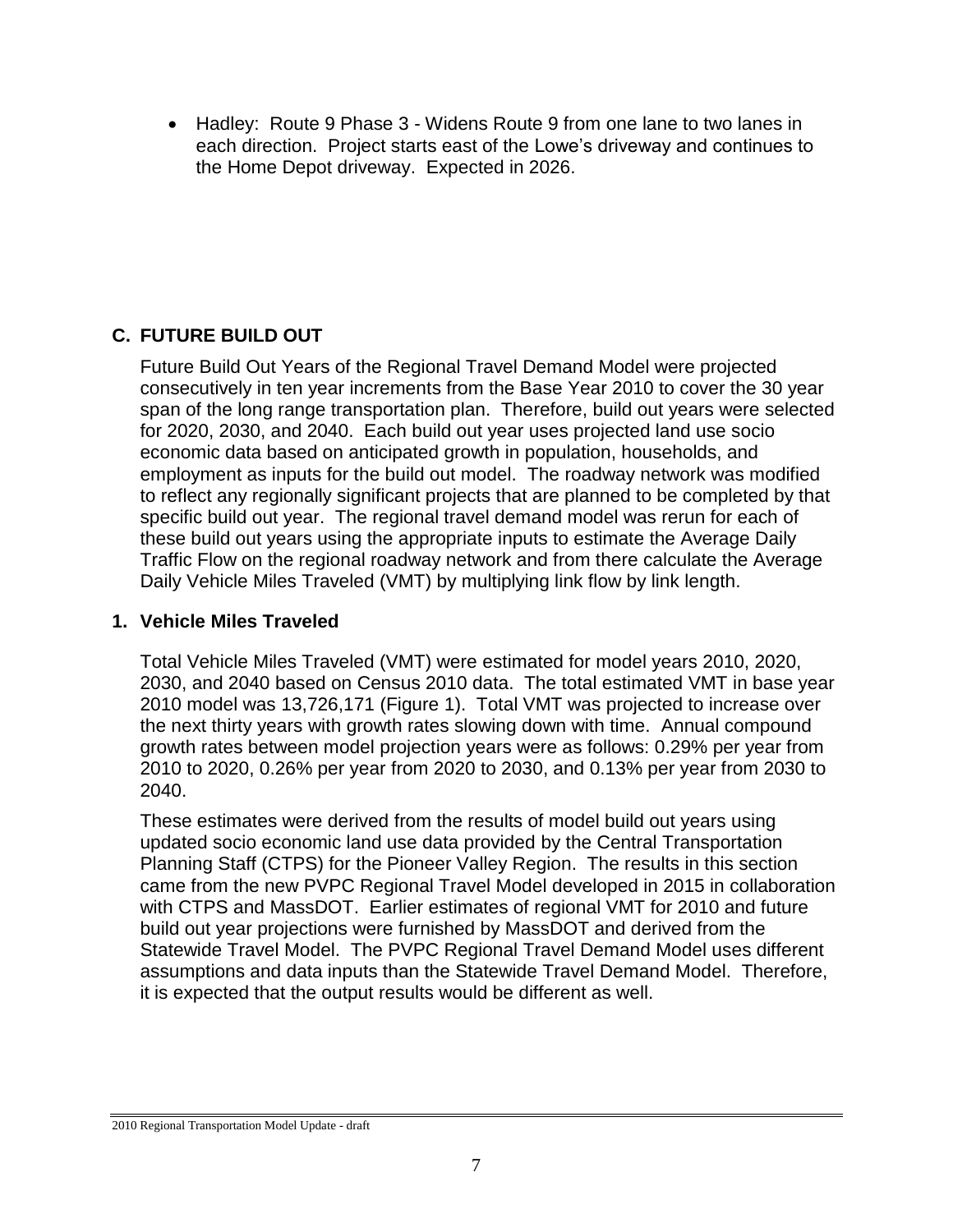

**Figure 1 - Estimated Future Vehicle Miles Traveled** 

Vehicle Miles Traveled tabulated by community validated the growth patterns projected by community in the Pioneer Valley (Table 1).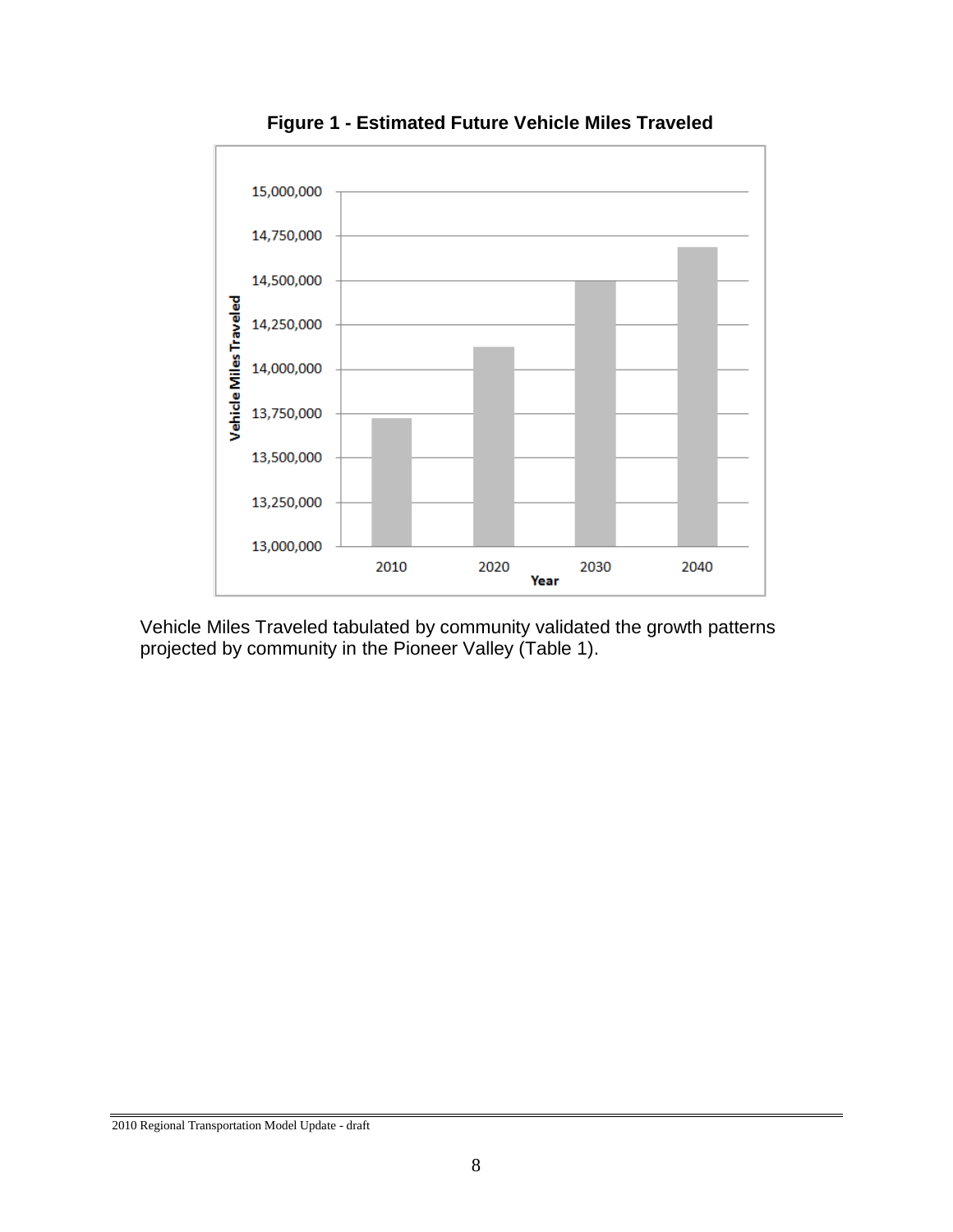| Town                    | <b>2010 VMT</b> | <b>2020 VMT</b> | 2030 VMT   | <b>2040 VMT</b> |
|-------------------------|-----------------|-----------------|------------|-----------------|
| Agawam                  | 605,620         | 624,396         | 639,063    | 645,779         |
| Amherst                 | 336,120         | 341,774         | 362,868    | 369,763         |
| Belchertown             | 303,642         | 316,480         | 325,877    | 332,238         |
| <b>Blanford</b>         | 184,669         | 189,940         | 194,234    | 196,903         |
| <b>Brimfield</b>        | 262,028         | 269,224         | 274,706    | 277,976         |
| Chester                 | 31,098          | 31,373          | 31,467     | 31,235          |
| Chesterfield            | 31,303          | 31,352          | 31,225     | 30,762          |
| Chicopee                | 1,117,536       | 1,151,762       | 1,183,998  | 1,200,253       |
| Cummington              | 53,061          | 54,215          | 55,003     | 55,297          |
| East Longmeadow         | 276,168         | 286,693         | 297,697    | 306,414         |
| Easthampton             | 220,428         | 228,462         | 236,270    | 239,001         |
| Goshen                  | 50,927          | 52,142          | 52,923     | 53,403          |
| Granby                  | 160,704         | 165,836         | 169,427    | 170,765         |
| Granville               | 44,250          | 44,985          | 45,594     | 45,958          |
| Hadley                  | 377,492         | 389,279         | 407,025    | 413,296         |
| Hampden                 | 91,448          | 95,523          | 98,741     | 100,738         |
| <b>Hatfield</b>         | 153,053         | 157,435         | 161,200    | 163,256         |
| <b>Holland</b>          | 32,699          | 33,521          | 34,021     | 34,302          |
| Holyoke                 | 1,269,455       | 1,305,039       | 1,340,150  | 1,355,979       |
| Huntington              | 39,501          | 39,799          | 39,840     | 39,540          |
| Longmeadow              | 376,512         | 385,388         | 392,659    | 396,889         |
| Ludlow                  | 607,161         | 624,008         | 639,806    | 646,942         |
| Middlefield             | 4,744           | 4,794           | 4,837      | 4,803           |
| Monson                  | 176,707         | 180,519         | 183,949    | 185,954         |
| Montgomery              | 11,965          | 12,202          | 12,349     | 12,368          |
| Northampton             | 815,845         | 831,911         | 847,818    | 855,262         |
| Palmer                  | 650,532         | 664,489         | 676,081    | 681,928         |
| Pelham                  | 54,671          | 56,470          | 58,071     | 58,929          |
| Plainfield              | 22,327          | 23,011          | 23,574     | 23,838          |
| <b>Russell</b>          | 127,551         | 130,608         | 131,103    | 133,659         |
| South Hadley            | 184,373         | 188,589         | 192,589    | 194,773         |
| Southampton             | 105,530         | 110,263         | 115,053    | 116,453         |
| Southwick               | 225,878         | 233,700         | 239,854    | 242,196         |
| Springfield             | 2,284,007       | 2,370,197       | 2,440,310  | 2,486,910       |
| <b>Tolland</b>          | 15,999          | 16,381          | 16,707     | 16,915          |
| Wales                   | 25,418          | 25,993          | 26,575     | 26,856          |
| Ware                    | 141,262         | 143,453         | 144,856    | 145,202         |
| <b>West Springfield</b> | 1,014,411       | 1,045,407       | 1,069,966  | 1,079,420       |
| Westfield               | 762,563         | 782,606         | 796,618    | 805,745         |
| Westhampton             | 35,735          | 36,395          | 36,818     | 36,523          |
| Wilbraham               | 330,994         | 340,831         | 350,512    | 358,870         |
| Williamsburg            | 97,214          | 98,911          | 100,000    | 100,579         |
| Worthington             | 14,118          | 14,151          | 14,080     | 13,872          |
| <b>Total</b>            | 13,726,717      | 14,129,505      | 14,495,513 | 14,687,746      |

**Table 1 - Estimated Vehicle Miles Traveled by Community**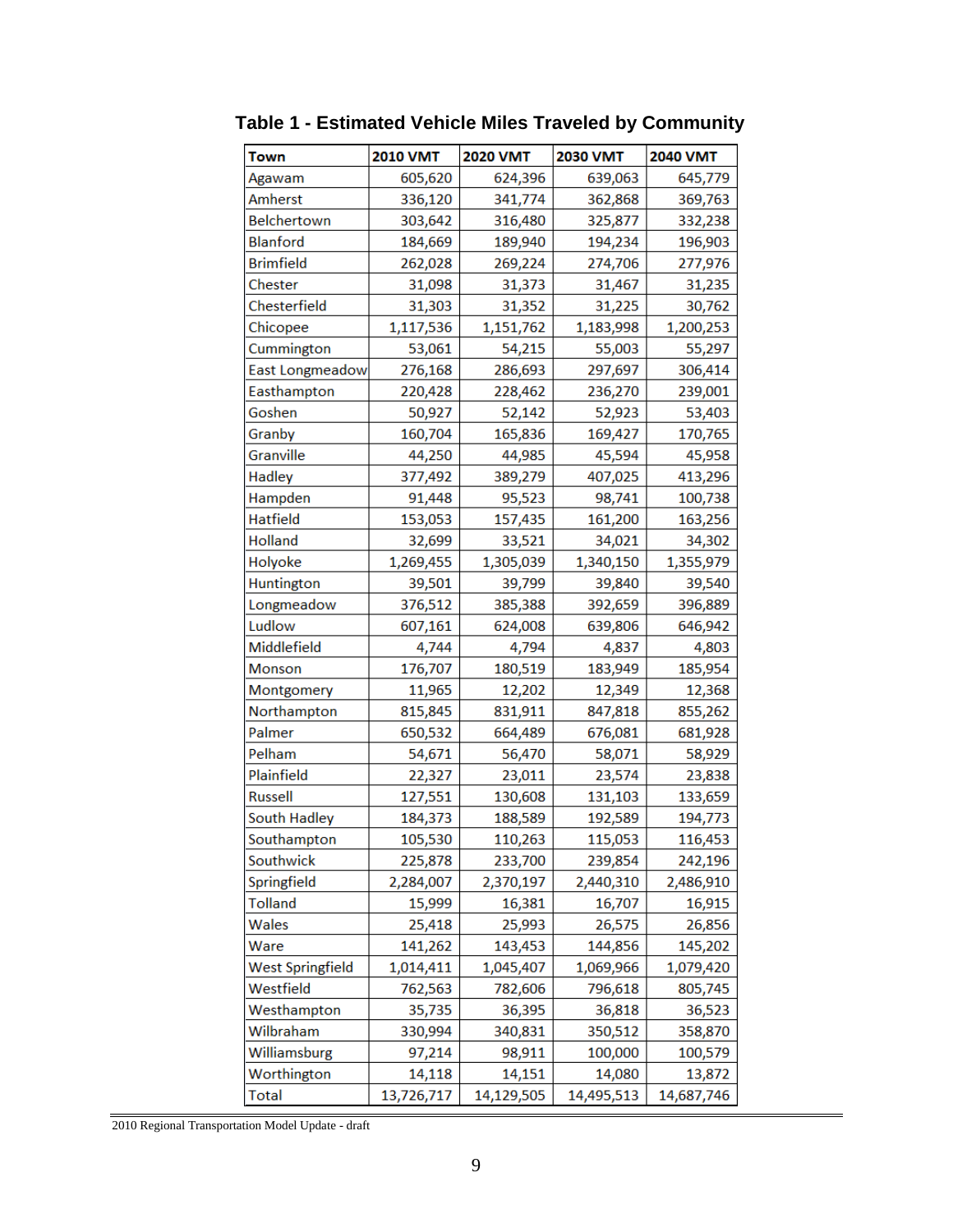#### **2. Future Traffic Volume Projection Estimates**

The Average Daily Traffic (ADT) at key points along major corridors within the Pioneer valley region was calculated from local and statewide traffic counts. Total traffic flows were estimated for the base year model 2010 and compared with 2010 ADT counts. Traffic flows along major corridors within the region were estimated for the three build year models 2020, 2030, and 2040 and were used to generate the following figures to represent the change in traffic flow over the 30 year span of the plan between 2010 and 2040.

#### 2.1. Bridges

There are six major bridges in the Pioneer Valley region that provide vital connections for arterial roadways across the Connecticut River. The Julia Buxton Bridge (Route 5/57), more commonly known as the South End Bridge connects I-91 in Springfield with Routes 5 and 57 in Agawam. The Memorial Bridge (Route 147) and the North End Bridge (Route 20) connect the City of Springfield and the Town of West Springfield. Two bridges connect the City of Holyoke to the Town of South Hadley via Route 116 and Route 202 respectively. The Calvin Coolidge Bridge connects the City of Northampton to the Town of Hadley via Route 9.

The average daily traffic flows on the South End, Memorial, and North End bridges was projected to significantly increase from 2010 to 2020. This was likely the result of an expected growth in employment in Springfield (Figure 2).



**Figure 2 - Estimated Average Daily Traffic Flow on Area Bridges**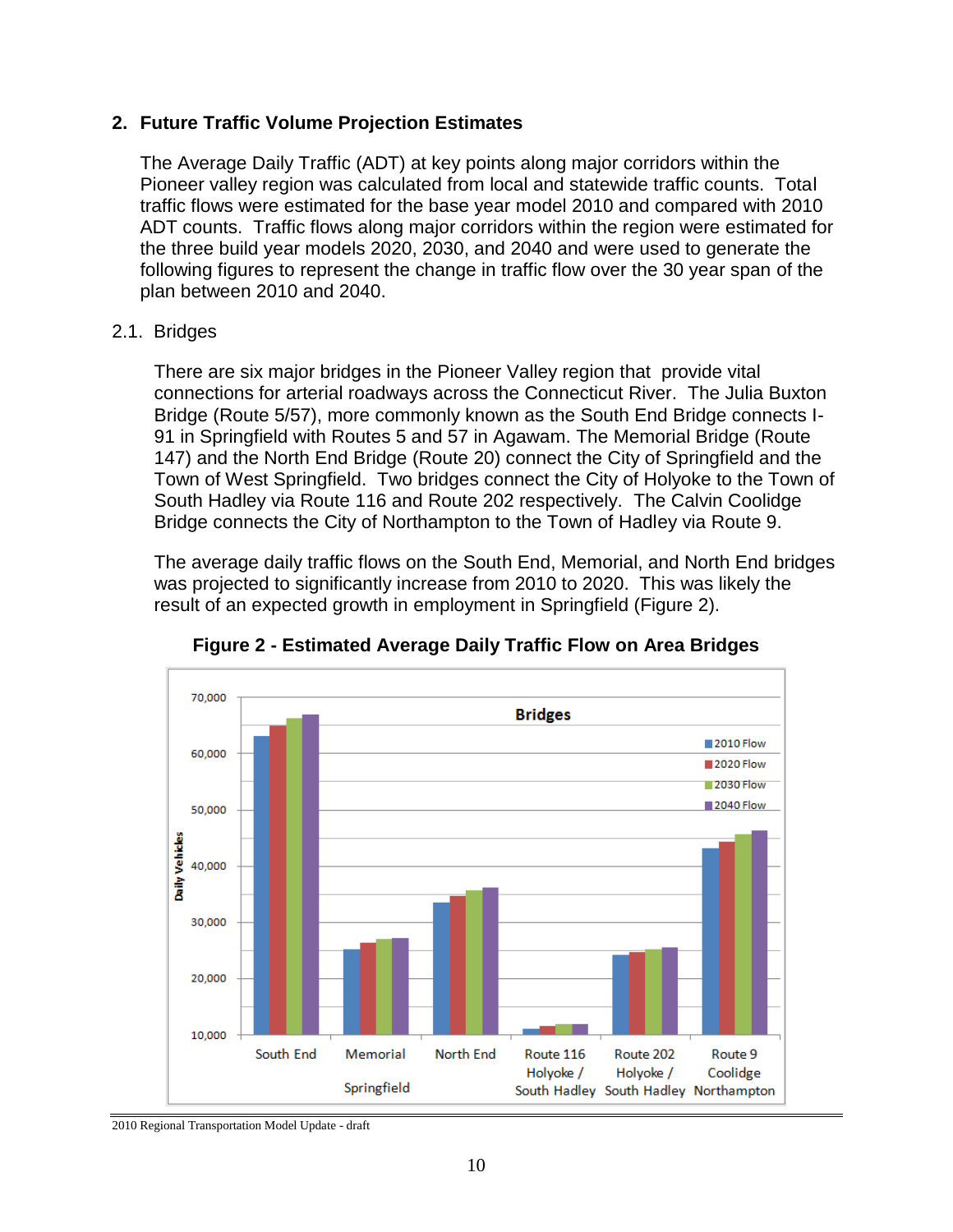#### 2.2. Interstate 90 (Massachusetts Turnpike)

Traffic volumes on the Massachusetts Turnpike (Interstate 90 or I-90) within the Pioneer Valley region between exits 4 and 8 were estimated to steadily increase from 2010 to 2040 (Figure 3). Traffic volumes on I-90 had highest volumes west of exit 7, at the traffic count location between interchange 6 and 7. There was a difference of approximately 15,000 in traffic volume attributed to traffic from I-291 accessing I-90 at Interchange 6. The largest urban community in the Pioneer Valley is the City of Springfield, through which I-291 provides direct access to regional hospitals and the bulk-mail distribution center. The Westover Metropolitan Airport and Westover Air Base in the City of Chicopee's closest access to I-90 is also via interchange 6.

Several factories and major industries are located in northeast section of Springfield flanked by access roads to interchanges 6 and 7 of I-90. These include Solutia Inc. and Smith and Wesson Corp. Traffic flow volume between interchange 7 and 8 was second in magnitude in the region. Route 21 provides access to I-90 at Interchange 7 for the City of Springfield and Town of Ludlow. Parker Street (Route 21) in the City of Springfield provides access to several residential neighborhoods as well as the Eastfield Mall. The Hampden County Correctional Facility at Stonybrook is located in Ludlow and is accessed via either interchange 6 or 7.

<sup>2010</sup> Regional Transportation Model Update - draft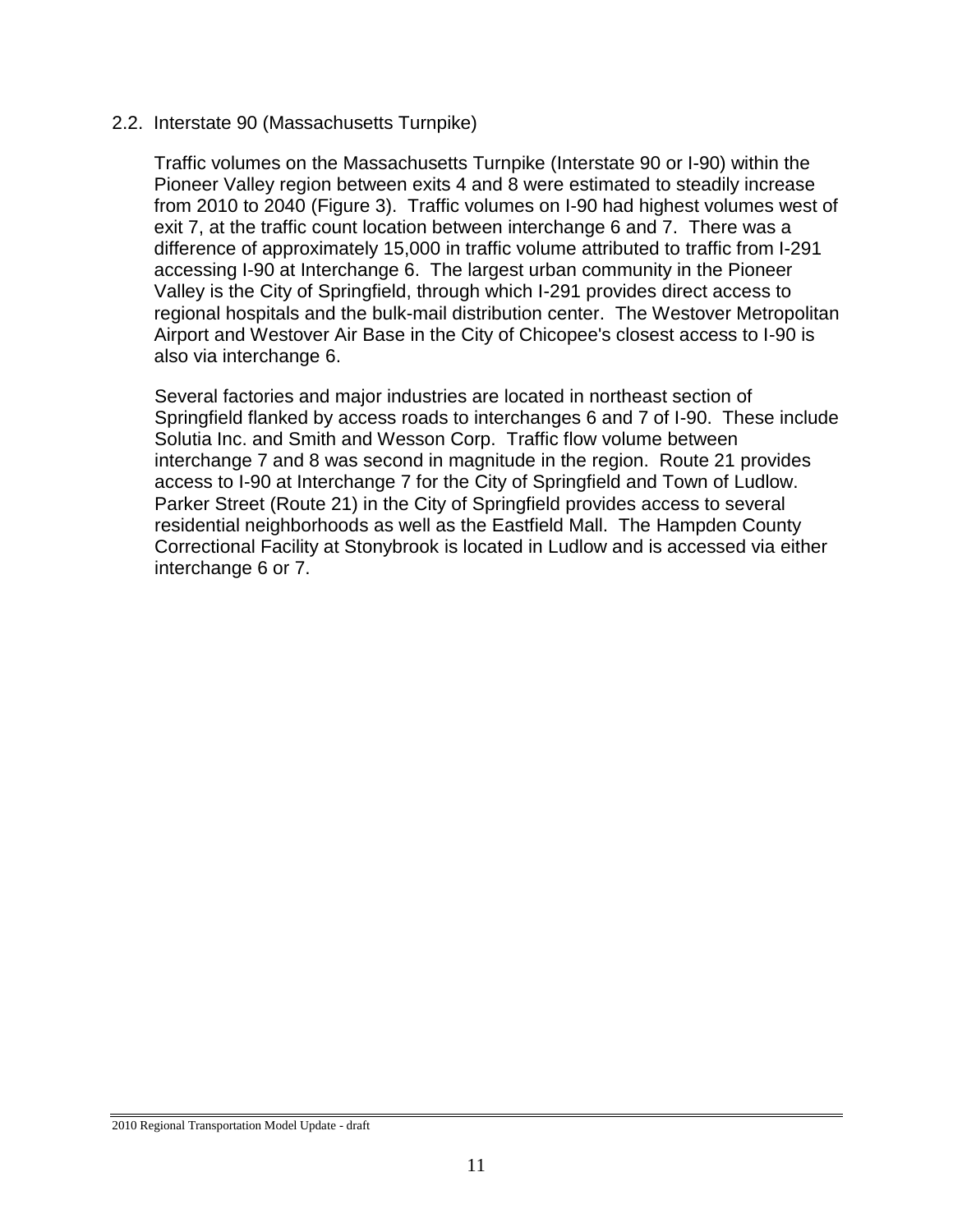

**Figure 3 - Estimated Average Daily Traffic Flow on Interstate 90**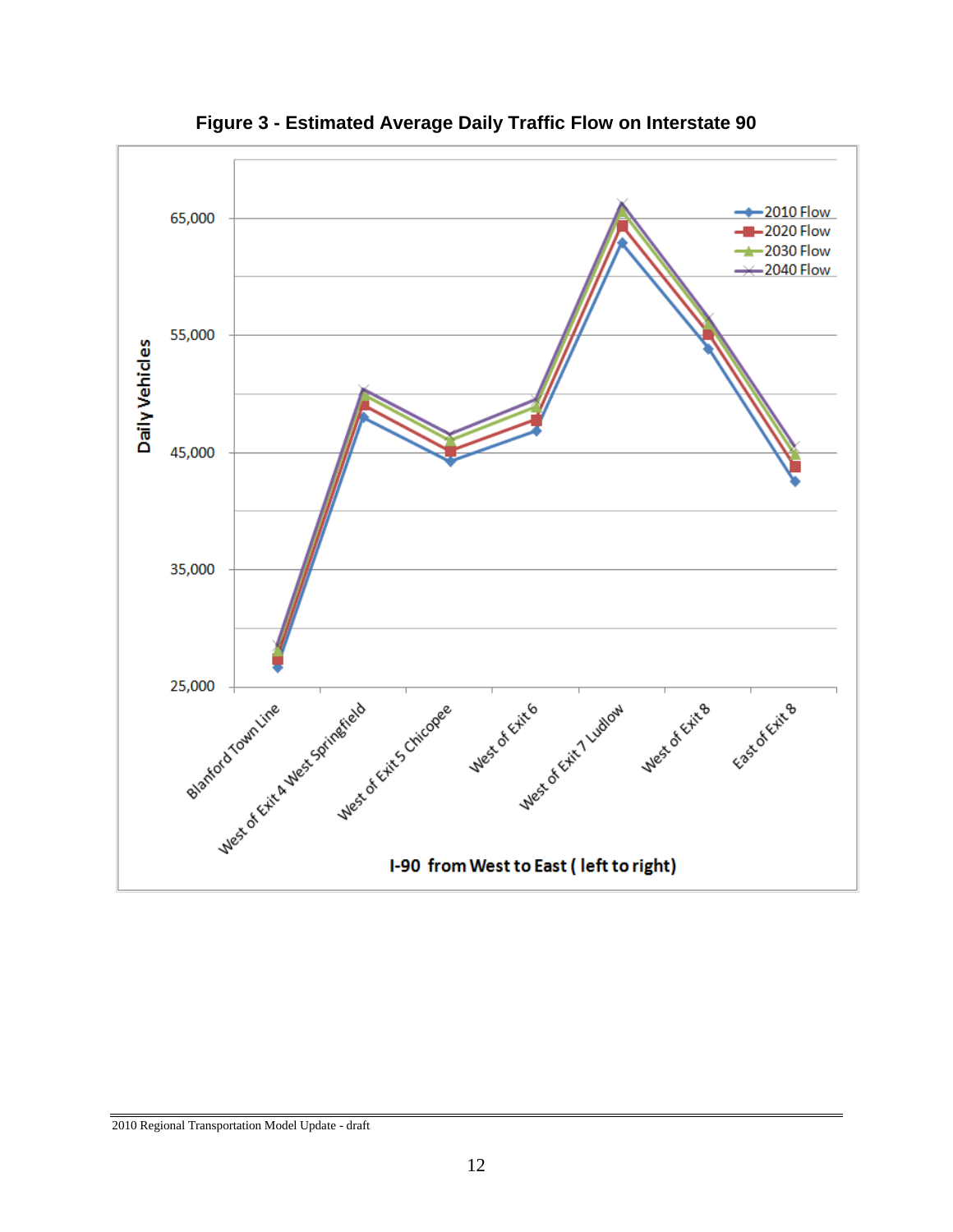#### 2.3. Interstate 91 (I-91)

Average traffic flow volumes along I-91 were estimated to experience a larger increase between exits 3 and 13 in Springfield and West Springfield, while traffic volumes moderately increased north of Exit 16 in Holyoke (Figure 4). The largest increase in traffic flow volumes occurred through the Central Business District Areas (CBD) in the larger urban communities of Springfield, West Springfield and Holyoke.

Traffic from I-291 and I-391 merges with Traffic on I-91 between Interchanges 9 and 12. I-91 Exit 9 provides access to three major area hospitals: Baystate, Mercy, and Shriners. Interchange 13 also provides access to many businesses on Riverdale Street. Interchange 12 connects I-91 with I-391, which in turn connects the second and third largest communities in the Pioneer Valley, the cities of Holyoke and Chicopee. This increase in traffic flow reflected the growth trends in population and employment within these areas between 2010 and 2040.

#### **Figure 4 - Estimated Average Daily Traffic Flow on Interstate 91**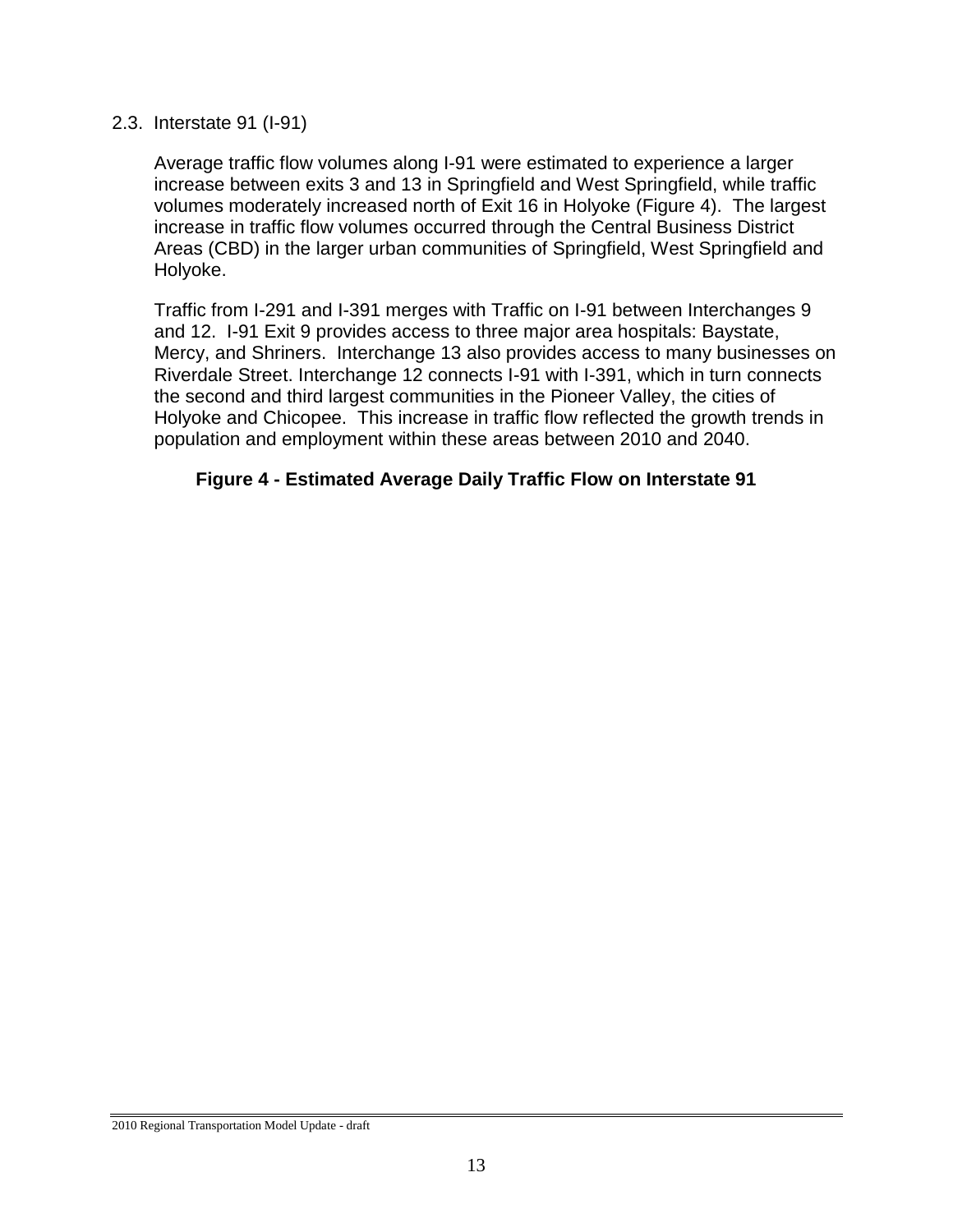

The major activity center at Interchange 15 is the Holyoke Mall in addition to hotels, and business offices (Figure 5). Interchange 19 provides access to Route 9 and connects to a major employer in the region, the University of Massachusetts in Amherst.

#### **Figure 5 - Estimated Average Daily Traffic Flow on Interstate 91 (continued)**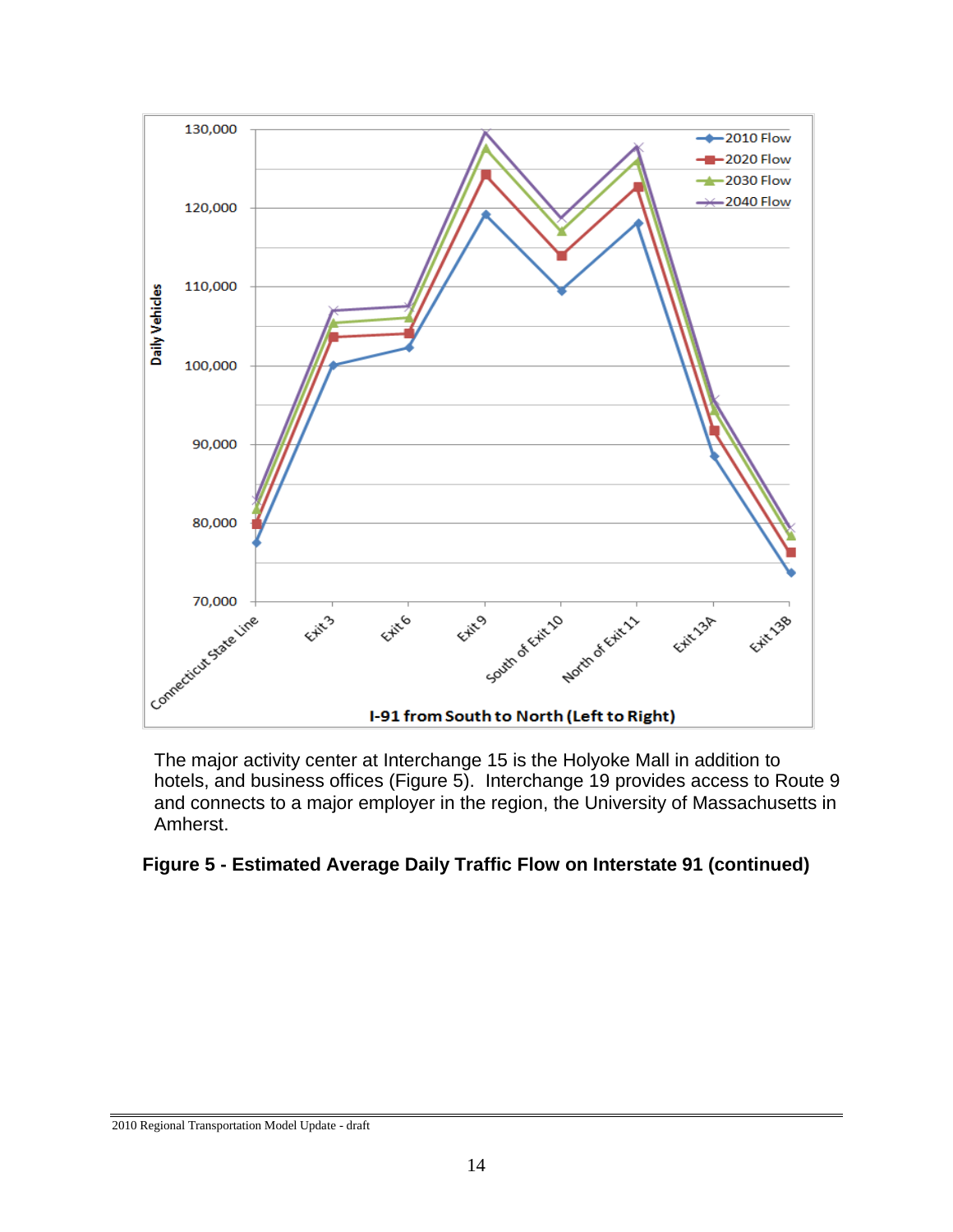

2010 Regional Transportation Model Update - draft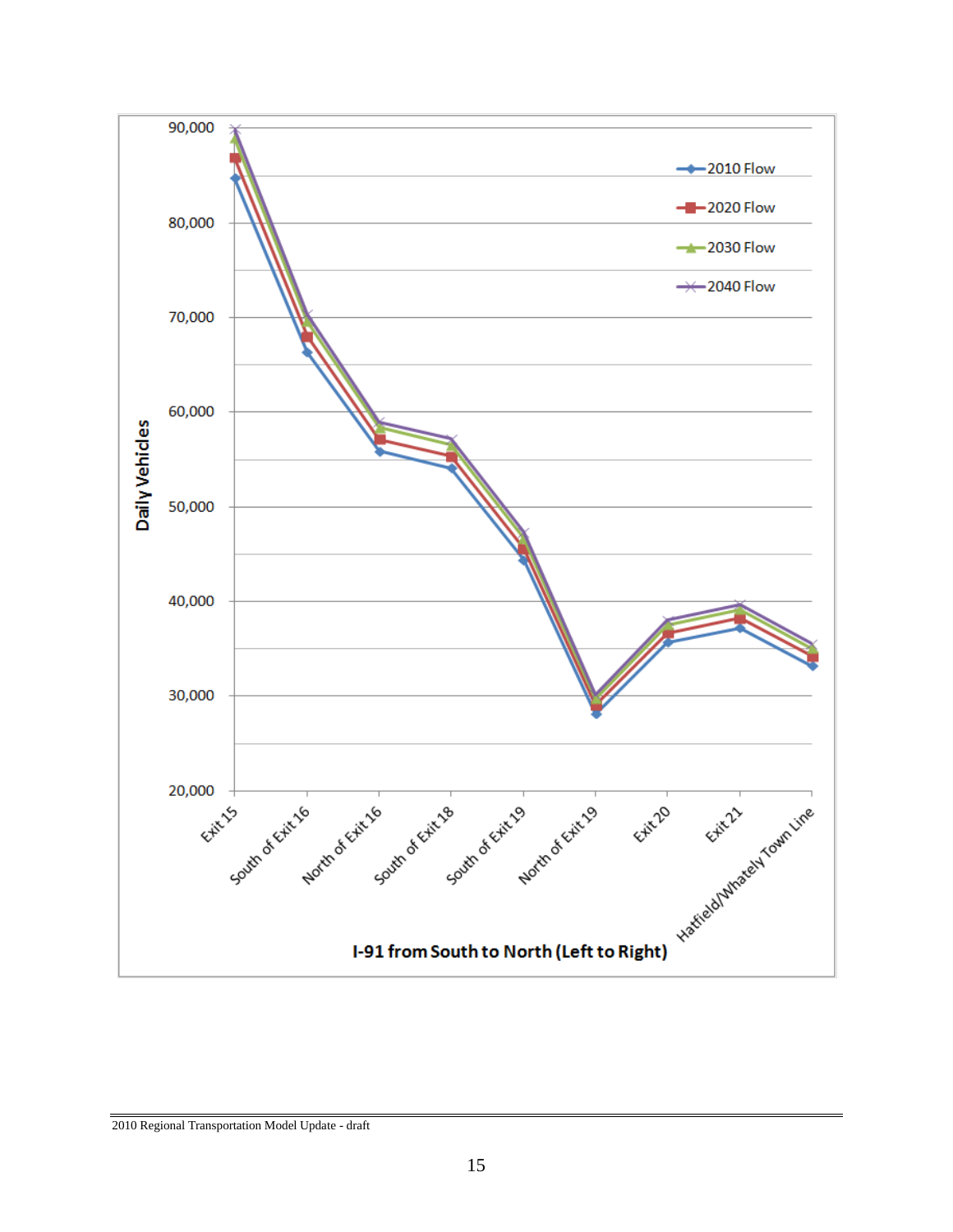2.4. Interstate 291 (I-291)

Estimated traffic flow at three locations along I-291 in Springfield showed a steady increase in traffic volume along this corridor (Figure 6). The largest increase in average traffic flows were projected to occur by 2020 within the first ten years of the base year model. Exit 3 at Armory Street in Springfield provides access to three hospitals: Baystate Medical Center, Mercy Medical Center, and Shriners Hospital for Children. Exit 5 at Page Boulevard provides access to major employers such as Smith and Wesson, Big Y supermarket, and the Springfield Central High School.





<sup>2010</sup> Regional Transportation Model Update - draft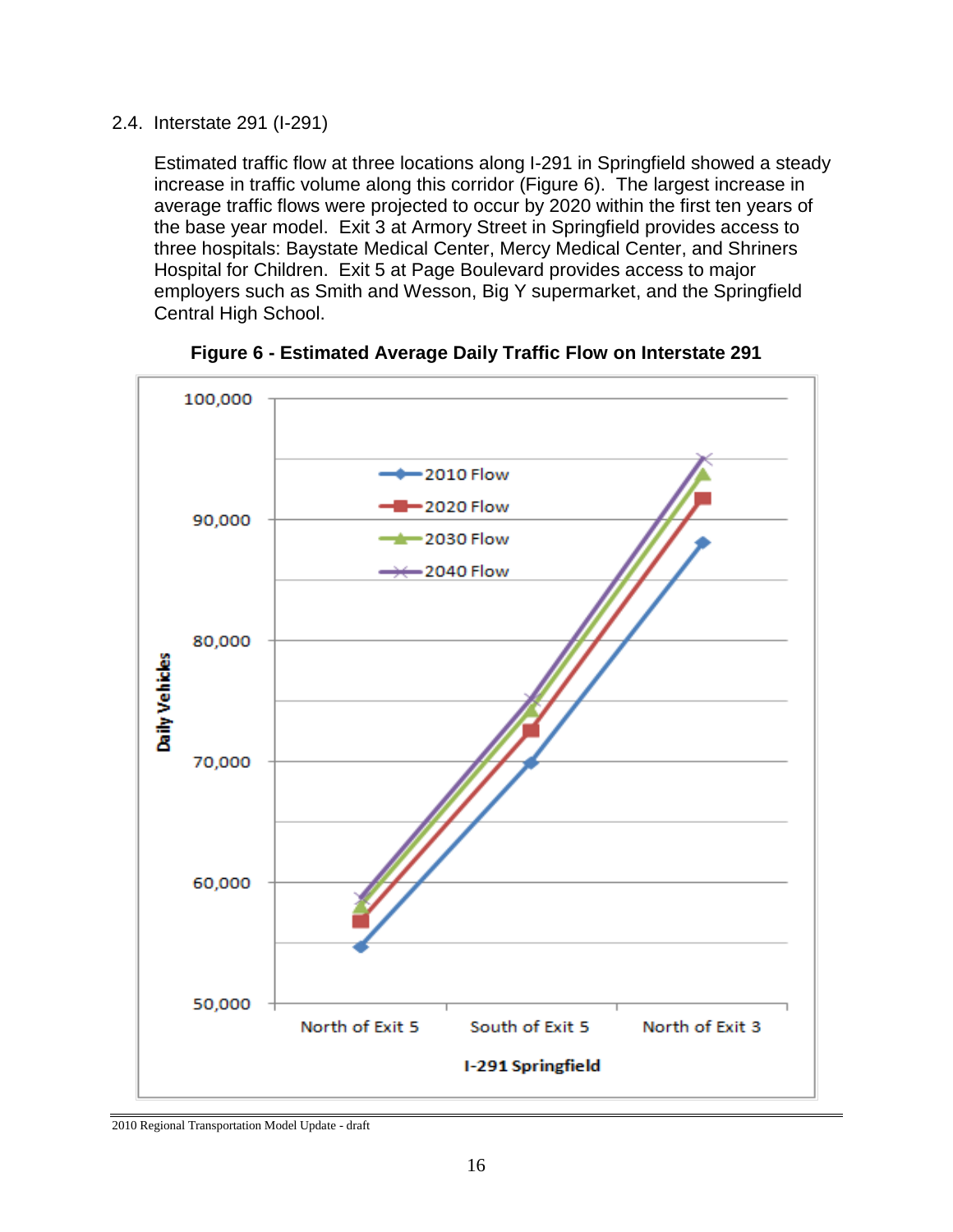#### 2.5. Interstate 391(I-391)

Estimated traffic flow volumes for I-391 were projected to increase the most within the first 10 years of the base year 2010 model and then more moderately thereafter by 2030 and 2040 (Figure 7). Interstate I-391 provides vital access to the Interstate Highway System for the City of Chicopee. The closer to I-91 the heavier the traffic volumes become on I-391 as reflected by the higher volumes in the vicinity of Exit 2.



**Figure 7 - Estimated Average Daily Traffic Flow on Interstate 391**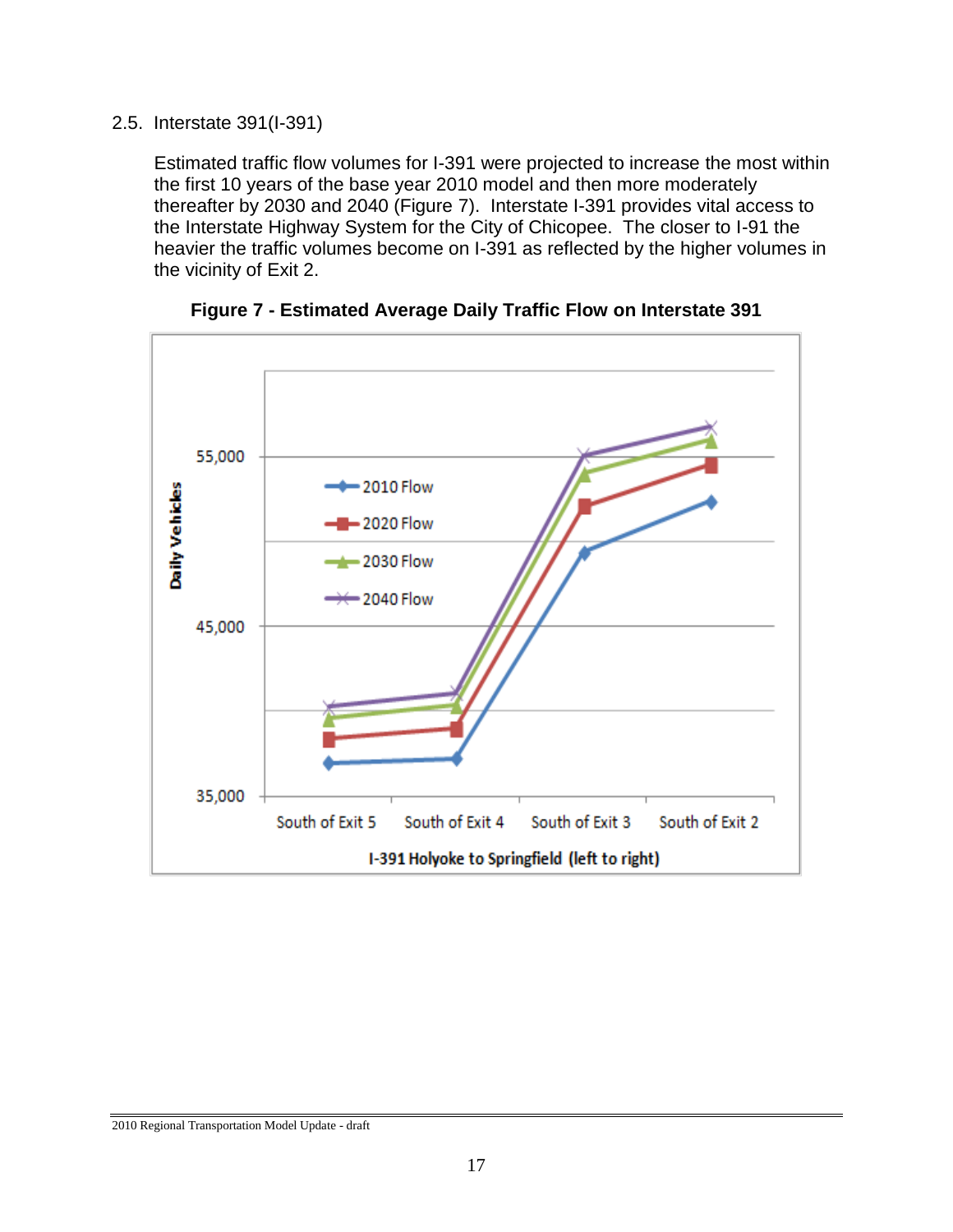#### 2.6. Route 57

Route 57 is a limited access highway from South Westfield Street (Route 187) in the Town of Agawam until the Route 5/57 rotary near the South End Bridge. It provides a connection to the regional amusement park, Six Flags New England. The park is located along Main Street (Route 159) in Agawam. It can also be accessed from Route 5 and I-91 via the Agawam rotary and River Road. There was an upward increase in traffic on Route 57 as travelers approach the rotary and its connection to I-91 via the South End Bridge.

Estimated traffic flow volumes for Route 57 were projected to increase near the Agawam rotary especially within the first 10 years of the base year 2010 model and moderately increase for the following 20 years (Figure 8). The increase in projected traffic volumes was more apparent towards the eastern section of the corridor where Route 57 meets Route 5, a major north south corridor in the Pioneer Valley region.



**Figure 8 - Estimated Average Daily Traffic Flow on Route 57**

<sup>2010</sup> Regional Transportation Model Update - draft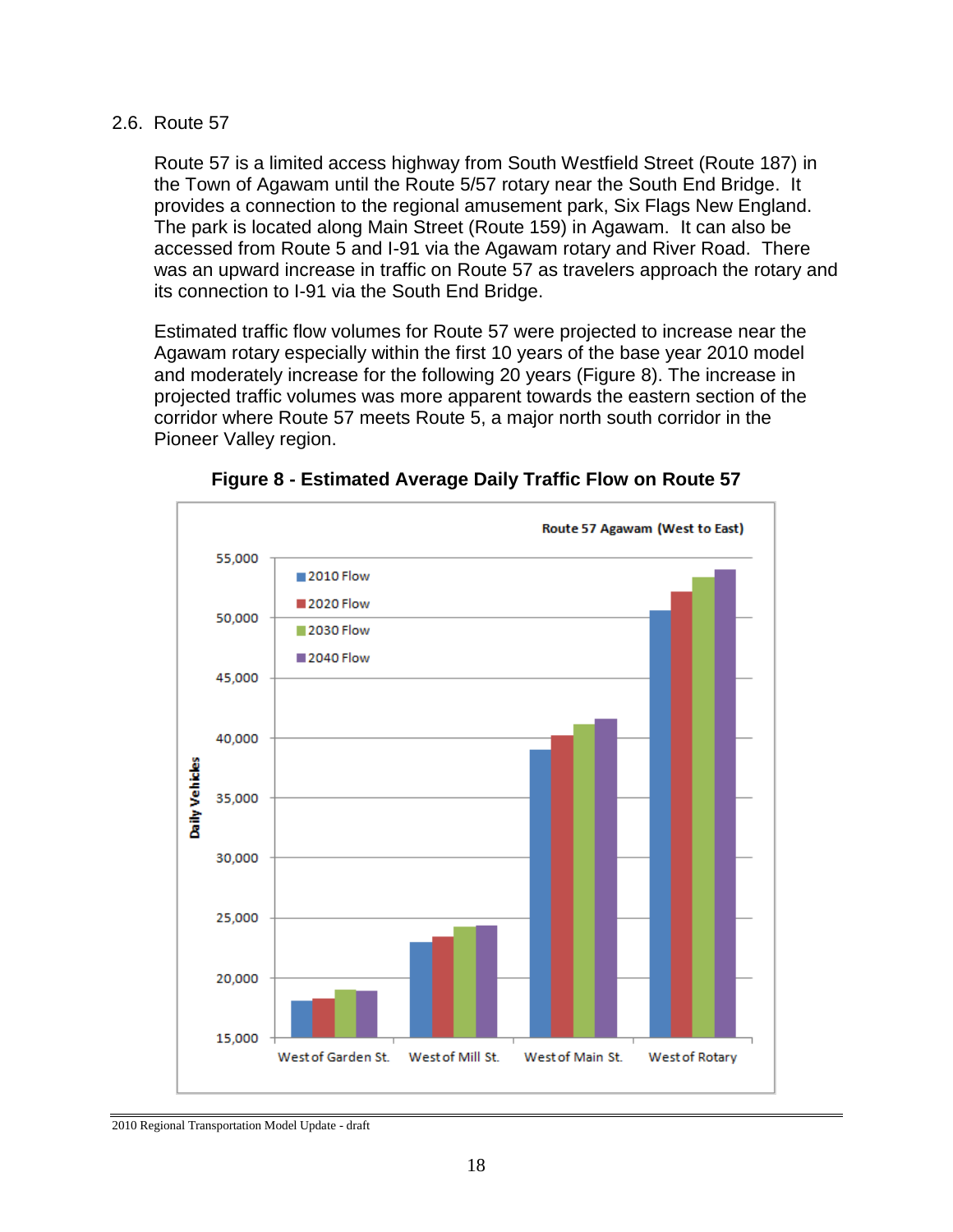#### 2.7. Route 5

Estimated traffic flow volumes for Route 5 were projected to increase throughout the corridor by 2030. A decrease in average traffic flows, however, was observed from 2030 to 2040 at two locations close to the Northampton City center (Figure 9). A change in the direction of population and employment projections in the central business district in Northampton could be the result of the drop in traffic volume. In addition, the City actively plans for non-motorized traffic accommodations to make the downtown area more pedestrian and bicycle friendly.

Increases in projected traffic volumes was more evident within the boundaries of the Town of West Springfield. This could be attributed to the expected growth in population and employment in the area where Route 5 is flanked by business and residential developments.

<sup>2010</sup> Regional Transportation Model Update - draft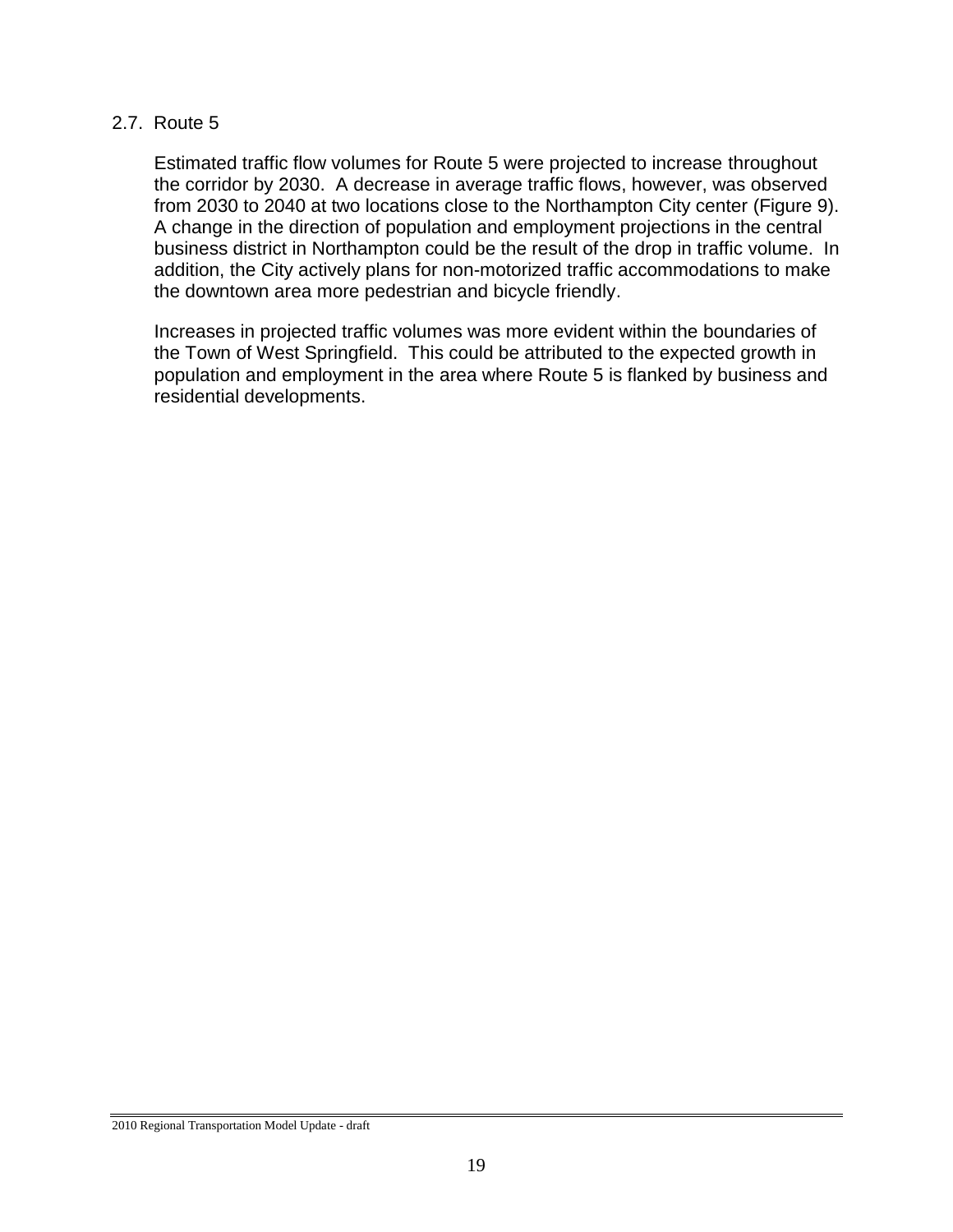

**Figure 9 - Estimated Average Daily Traffic Flow on Route 5**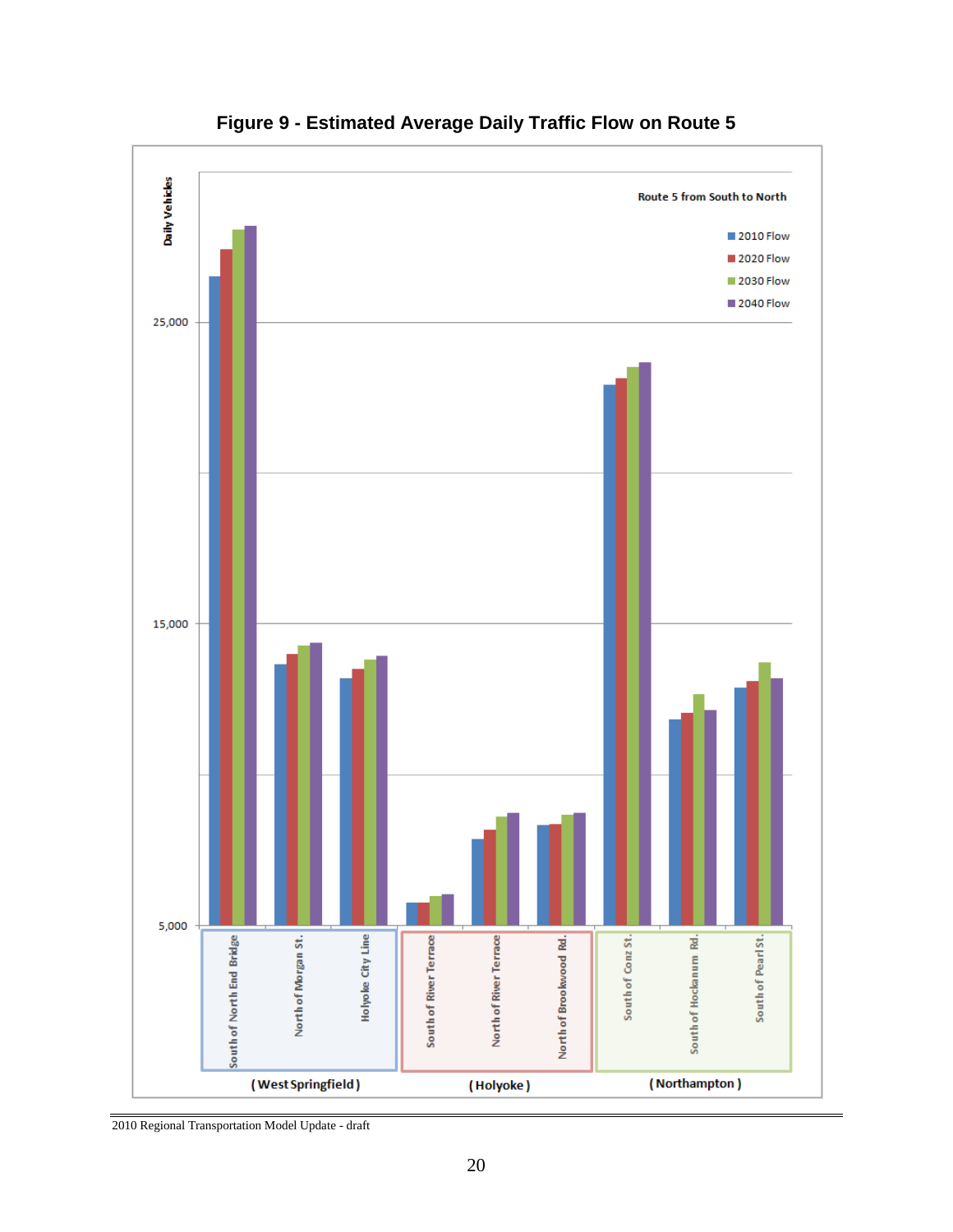#### 2.8. Route 9

Estimated traffic flow volumes for Route 9 were projected to increase throughout the corridor in the next 30 years (Figure 10). The larger traffic flow volumes on Route 9 within the Town of Hadley could be attributed to the continued corridor development and business growth planned for this corridor. Traffic volumes are highest in the vicinity of the Coolidge Bridge due to the access it provides to I-91 at Interchange 19.



**Figure 10 - Estimated Average Daily Traffic Flow on Route 9**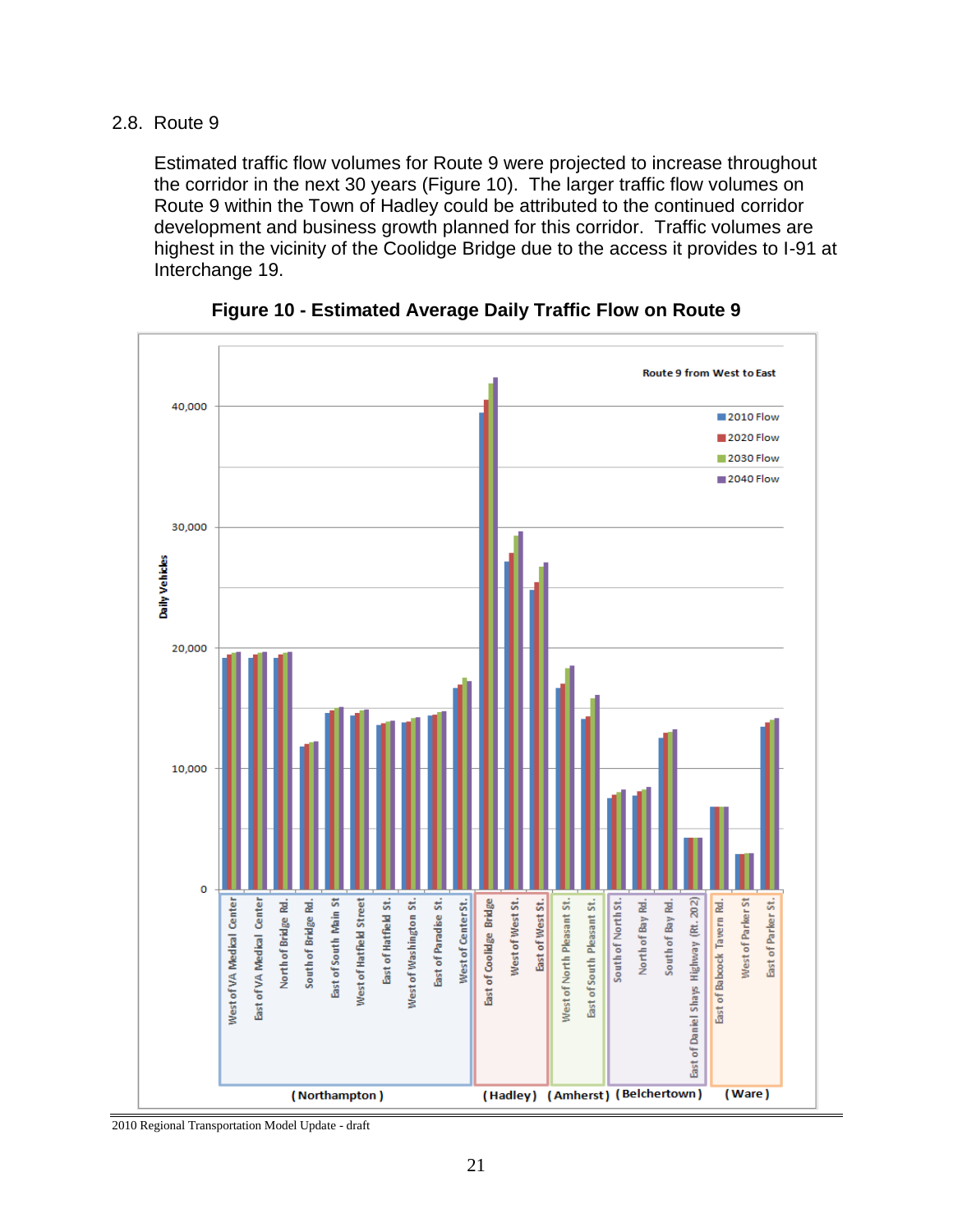#### 2.9. Route 20 (Western Region)

Estimated traffic flow volumes for Route 20, within the western part of our region, were projected to increase in Westfield and part of West Springfield over the next 30 years (Figure 11). Growth in traffic flow volumes in Westfield could be linked to the expected growth in the student community at the Westfield State University and the associated growth in development to meet their increased demand. The development of the Westfield Transportation Center establishes that community as a hub for travel within the western region. Also, Route 20 intersects with Route 202 in the center of Westfield and connects the community with I-90 Exit 3 via North Elm Street. In the Town of Russell, traffic flows were projected to increase in the first 10 years and decrease thereafter on Route 20.



**Figure 11 - Estimated Average Daily Traffic Flow on Route 20 (Western Region)**

<sup>2010</sup> Regional Transportation Model Update - draft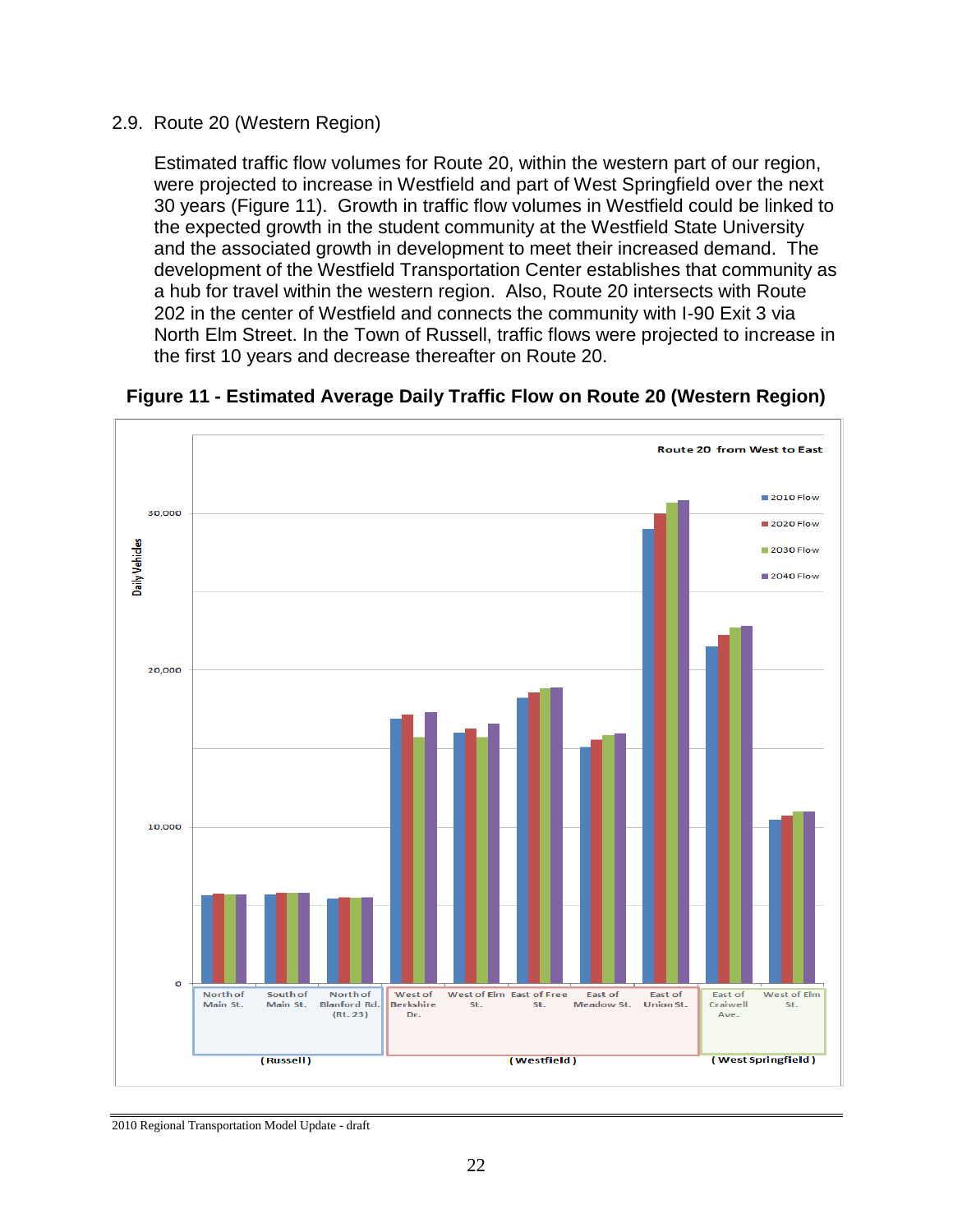#### 2.10. Route 20 (Eastern Region)

Estimated traffic flow volumes for Route 20, within the eastern part of the Pioneer Valley region through the communities of Springfield, Wilbraham, Palmer, and Brimfield were projected to increase in the next 30 years (Figure 12). Growth in the larger communities reflected a larger increase in traffic flow as apparent within the boundaries of the City of Springfield. Boston Road (Route 20) in Springfield is flanked by mixed use developments which would continue to increasingly attract vehicular trips. Higher traffic volumes were evident where Route 20 intersected with Parker Street in Springfield which could be attributed to the access Parker Street (Route 21/141) provides to I-90 Exit 7.



**Figure 12 - Estimated Average Daily Traffic Flow on Route 20 (Eastern Region)**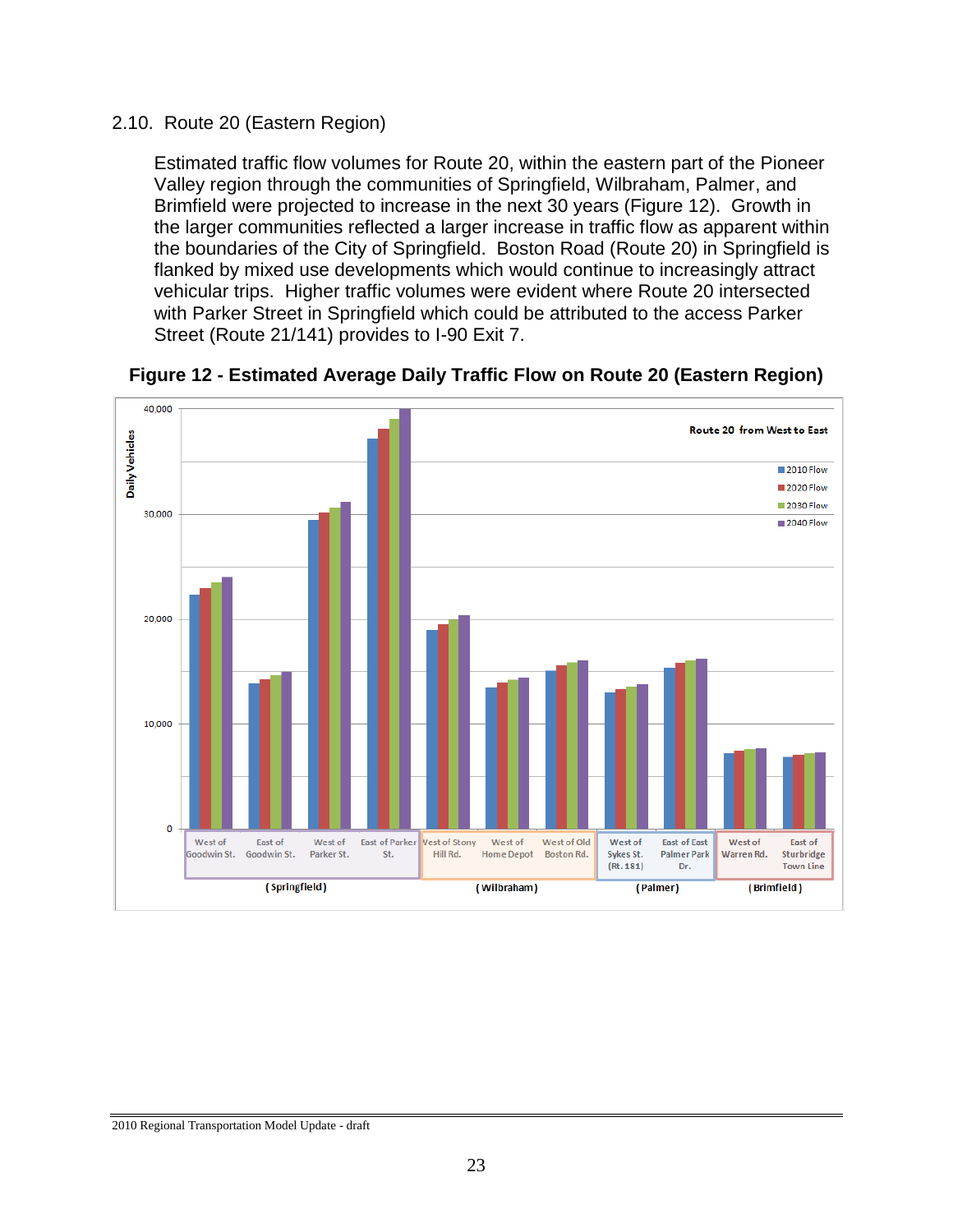#### 2.11. Route 202 (Northern Region)

Estimated traffic flow volumes for Route 202, within the communities of South Hadley, Granby, and Belchertown in the northern part of the Pioneer Valley region, were projected to increase over the next 30 years (Figure 13). Route 202 intersects with Route 181 in the center of Belchertown, which provides access to I-90 Exit 8 in Palmer.



**Figure 13 - Estimated Average Daily Traffic Flow on Route 202 (Northern Region)**